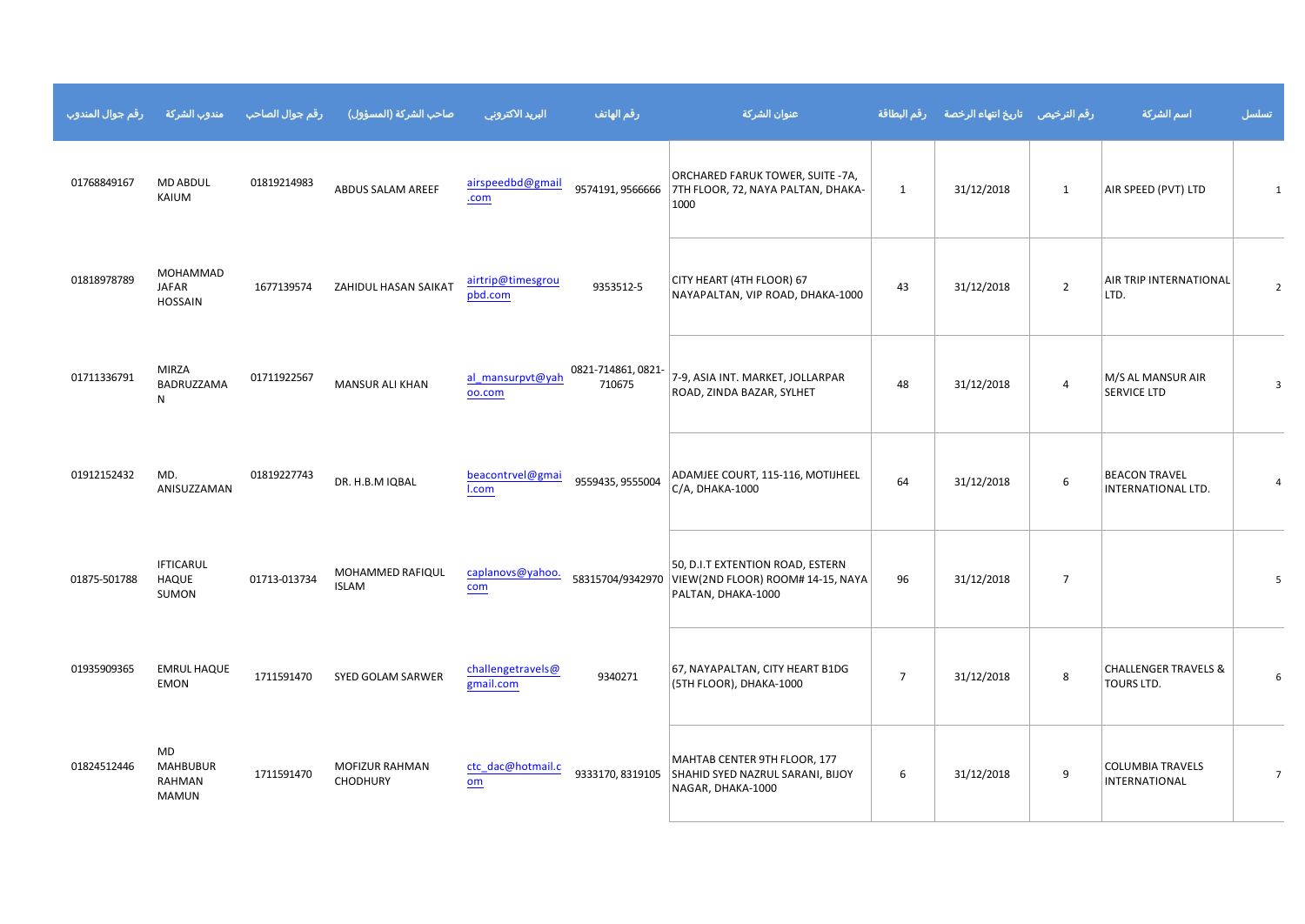| $\%$ %<br>%<br>%<br># $\#$<br>$\rightarrow$         | $\frac{1\#}{\#}$ "%%%                                           | $\frac{1}{2}$      ##                     | $\boldsymbol{\mathsf{\$}}$                          |              |                | $\star$ . $\mathsf{S}$  |           |
|-----------------------------------------------------|-----------------------------------------------------------------|-------------------------------------------|-----------------------------------------------------|--------------|----------------|-------------------------|-----------|
| $\frac{1}{6}$ % &                                   | " " % % %                                                       | $\frac{1}{2}$ $\frac{1}{2}$ $\frac{1}{2}$ | $, \#!$ \$ *<br>%                                   | $\mathbf{u}$ |                |                         |           |
| $\pm 1$ , $\pm 1$<br>$\%$<br>$\frac{1}{2}$          | # !! % % ' %<br>% % %                                           | $!$ #!                                    | $\sim$ 1 $\sim$ 1 $\sim$                            |              | $\mathbf{u}$ . |                         |           |
| $\frac{6}{5}$ %                                     | $\frac{\text{#}}{\text{#}}$ \$ (\$\$ (                          | $\blacksquare$<br>$\#$ "                  | $\overline{\phantom{a}}$ , $\overline{\phantom{a}}$ | $\#$         | $\pm$          | %&                      |           |
| & &\$%<br>$20-111$                                  | $\frac{1}{2}$ " " $\frac{9}{2}$ " $\frac{9}{2}$ " $\frac{9}{2}$ | $1$ "#                                    | $\sim 10^{-1}$<br>$\#$                              |              | $\#$           | $\sim$ 1 $\,$<br>8<br>& |           |
| $\frac{8 \frac{0}{1} 8 \frac{918936}{1$ ;;:<br>$\#$ | $\frac{96}{0}$ 1 2 2 1 8 4 5766 1 -                             | $\mathbf{u}$                              | $\%$ $\%$ $^*$<br>$\#$ $\#$                         |              |                | $\%$<br>$\left($        |           |
| $)$ \$                                              | $!$ # $\#$ ! $\%$ $($ %                                         |                                           | %<br>+ #! $\frac{1}{2}$ *                           | $\sim 1$     |                | \$5<br>$\sim$           |           |
| $%$ %<br># " # $\frac{\%}{\$}$                      | $\frac{1}{1}$ % % (                                             |                                           | $\mathbf{u}$ .                                      |              |                |                         | $\,$ $\,$ |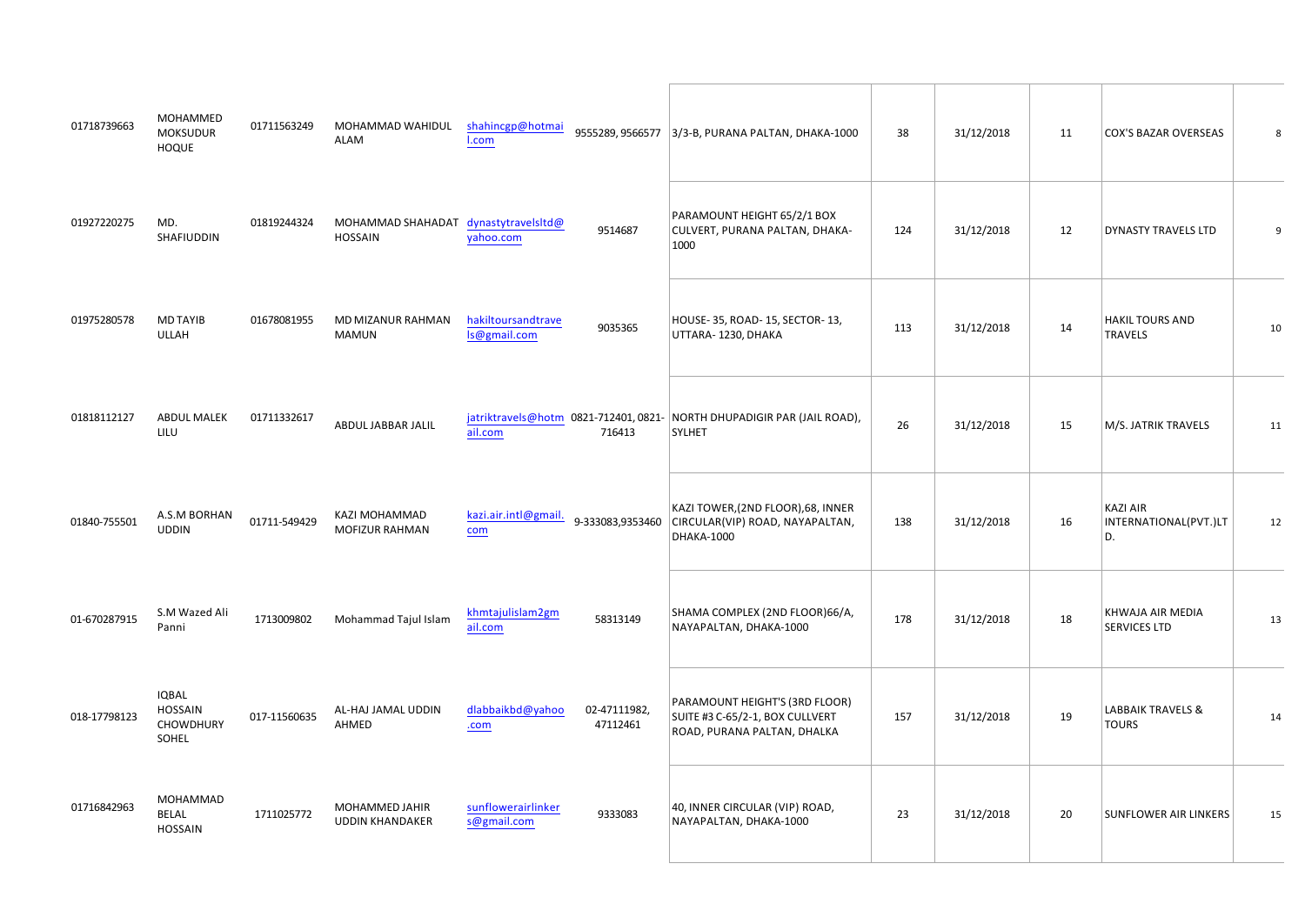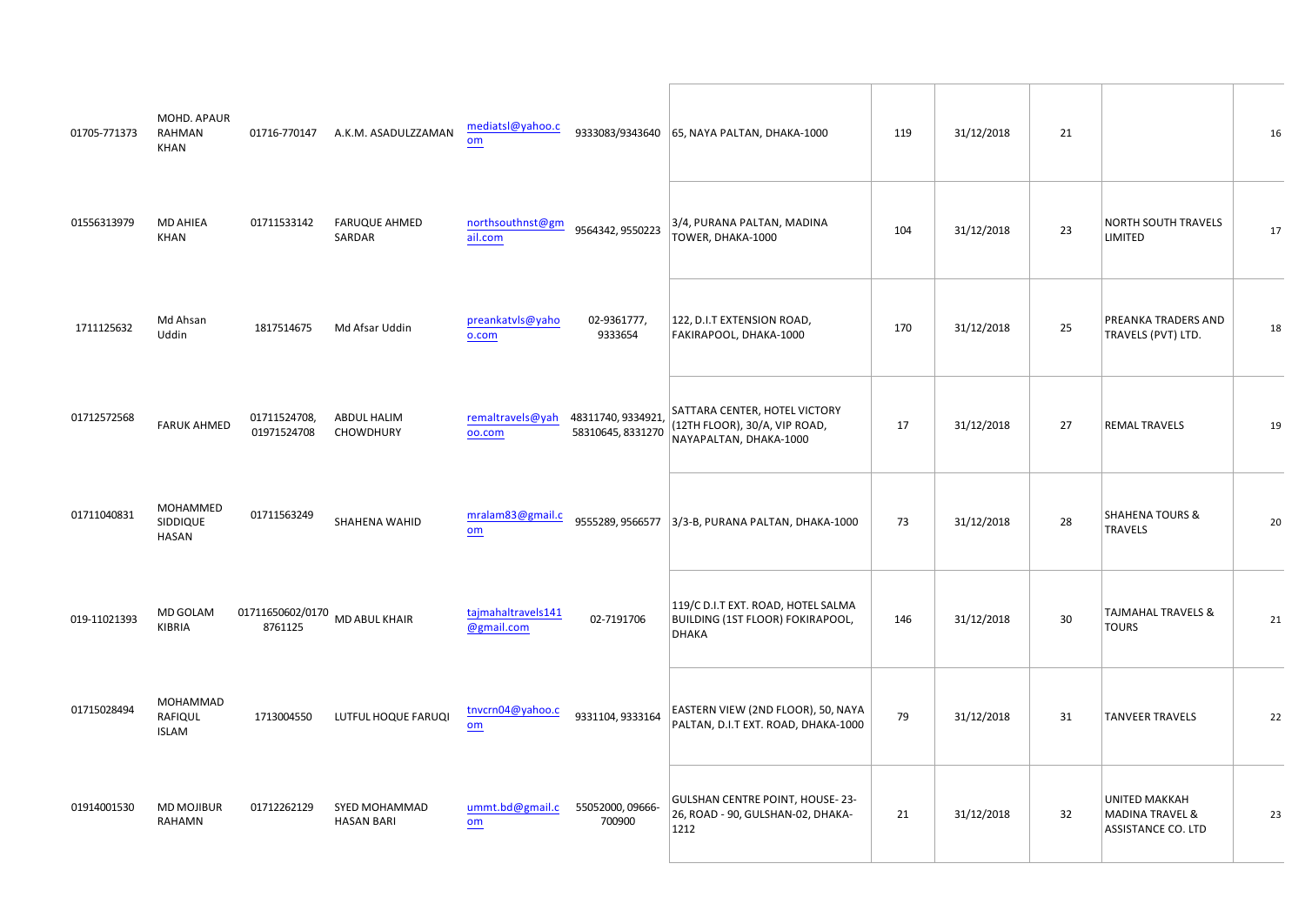| $\#$     | % &<br>$\%$                  | $#$ % &<br>%<br>$\boldsymbol{\mathsf{S}}$ |                                                                                                                                                                                                                                                           | %, #! $\frac{6}{3}$ *                                                                                                                                                                                                                                                                                                                                                                                                                                                                                                                                         | $\sim11$     |         |                   |                                       |          |
|----------|------------------------------|-------------------------------------------|-----------------------------------------------------------------------------------------------------------------------------------------------------------------------------------------------------------------------------------------------------------|---------------------------------------------------------------------------------------------------------------------------------------------------------------------------------------------------------------------------------------------------------------------------------------------------------------------------------------------------------------------------------------------------------------------------------------------------------------------------------------------------------------------------------------------------------------|--------------|---------|-------------------|---------------------------------------|----------|
| $\sim 1$ | $\%$                         | $\pm 11$<br>%%%%                          | $\begin{array}{c c c c c} & & 1 & 1 & 1 & 1 & 1\\ \hline & & & & 1 & 1 & 1 & 1\\ \hline & & & & 1 & 1 & 1 & 1\\ \hline & & & & 1 & 1 & 1 & 1\\ \hline & & & & & 1 & 1 & 1\\ \hline & & & & & 1 & 1 & 1\\ \hline & & & & & 1 & 1 & 1\\ \hline \end{array}$ | $\label{eq:2.1} \begin{split} \mathbf{u} & = \mathbf{u} \cdot \mathbf{u} \quad ,\\ \mathbf{u} & = \mathbf{u} \cdot \mathbf{u} \quad ,\\ \mathbf{u} & = \mathbf{u} \cdot \mathbf{u} \quad , \end{split}$<br>$\begin{matrix} #&\#\\&9'_0\end{matrix}$                                                                                                                                                                                                                                                                                                           | $\#$         |         |                   | $\sim 10^{-10}$                       | $\sim 1$ |
| $"$ #    |                              | %& ( $\frac{1}{\%}$ 1 % & ' % —           | $\mathbf{u}$                                                                                                                                                                                                                                              | $, \$$ %\$ "% (                                                                                                                                                                                                                                                                                                                                                                                                                                                                                                                                               | #!           |         | $\mathbf{u}$      | $\sim$ $\sim$ $\sim$ $\sim$           | $\#$     |
| $#$ !    | $%$ % %<br>\$ '              | $1!$ $1$ % % \$                           | $\#$ " $\; \#$<br>$\sim1$ "<br>$\Gamma^*$                                                                                                                                                                                                                 | $\begin{array}{ccccc}\n\text{\$} & & \text{\quad} & \text{\quad} & \text{\quad} \\ \text{\$} & & \text{\quad} & \text{\quad} & \text{\quad} & \text{\quad} & \text{\quad} & \text{\quad} \\ & & & & & \text{\quad} & \text{\quad} & \text{\quad} & \text{\quad} & \text{\quad} & \text{\quad} \\ & & & & & & \text{\quad} & \text{\quad} & \text{\quad} & \text{\quad} & \text{\quad} & \text{\quad} & \text{\quad} & \text{\quad} & \text{\quad} & \text{\quad} & \text{\quad} & \text{\quad} & \text{\quad} & \text{\quad} & \text{\quad} & \text{\quad} &$ |              |         | $\mathbf{u}$      | $\%$<br>$\overline{\phantom{a}}$<br>& |          |
|          | $\%$ & $\%$<br>$\rightarrow$ | $1''$ % &\$                               | $\mathbf{u}$                                                                                                                                                                                                                                              | $\frac{1}{2}$ $\frac{1}{2}$ $\frac{1}{2}$ $\frac{1}{2}$ $\frac{1}{2}$ $\frac{1}{2}$ $\frac{1}{2}$ $\frac{1}{2}$ $\frac{1}{2}$ $\frac{1}{2}$ $\frac{1}{2}$ $\frac{1}{2}$ $\frac{1}{2}$ $\frac{1}{2}$ $\frac{1}{2}$ $\frac{1}{2}$ $\frac{1}{2}$ $\frac{1}{2}$ $\frac{1}{2}$ $\frac{1}{2}$ $\frac{1}{2}$ $\frac{1}{2}$<br>$\pmb{8}$                                                                                                                                                                                                                              | $\mathbf{u}$ | $\sim1$ | $\mathbf{u}$      | $\sim 10^{11}$                        |          |
| $\#$ "   | % &%                         | $8\%8\%$ \$ )                             | $\#$<br>$\#$ !                                                                                                                                                                                                                                            | $"$ #'<br>$\frac{\%}{\%}$                                                                                                                                                                                                                                                                                                                                                                                                                                                                                                                                     | $\#$         |         | $\alpha$ $\alpha$ | $\%$                                  |          |
|          | $!1$ # $!$ % & %             | $\sim 111$ $\sim$<br>%85<br>ቈ             | $!$ # $\qquad$ #                                                                                                                                                                                                                                          | $\%$<br>#!<br>$\overline{\phantom{a}}$                                                                                                                                                                                                                                                                                                                                                                                                                                                                                                                        | $\#$         |         | " $#$             | $\%$ , $_{\cdot}$<br>$\pmb{8}$        |          |
|          | $\%$ $\%$<br>$\%$            | % % % \$<br>$\mathbf{E}^{(1)}$ and        | $\#$ !                                                                                                                                                                                                                                                    |                                                                                                                                                                                                                                                                                                                                                                                                                                                                                                                                                               |              |         | 4                 | $\%$                                  |          |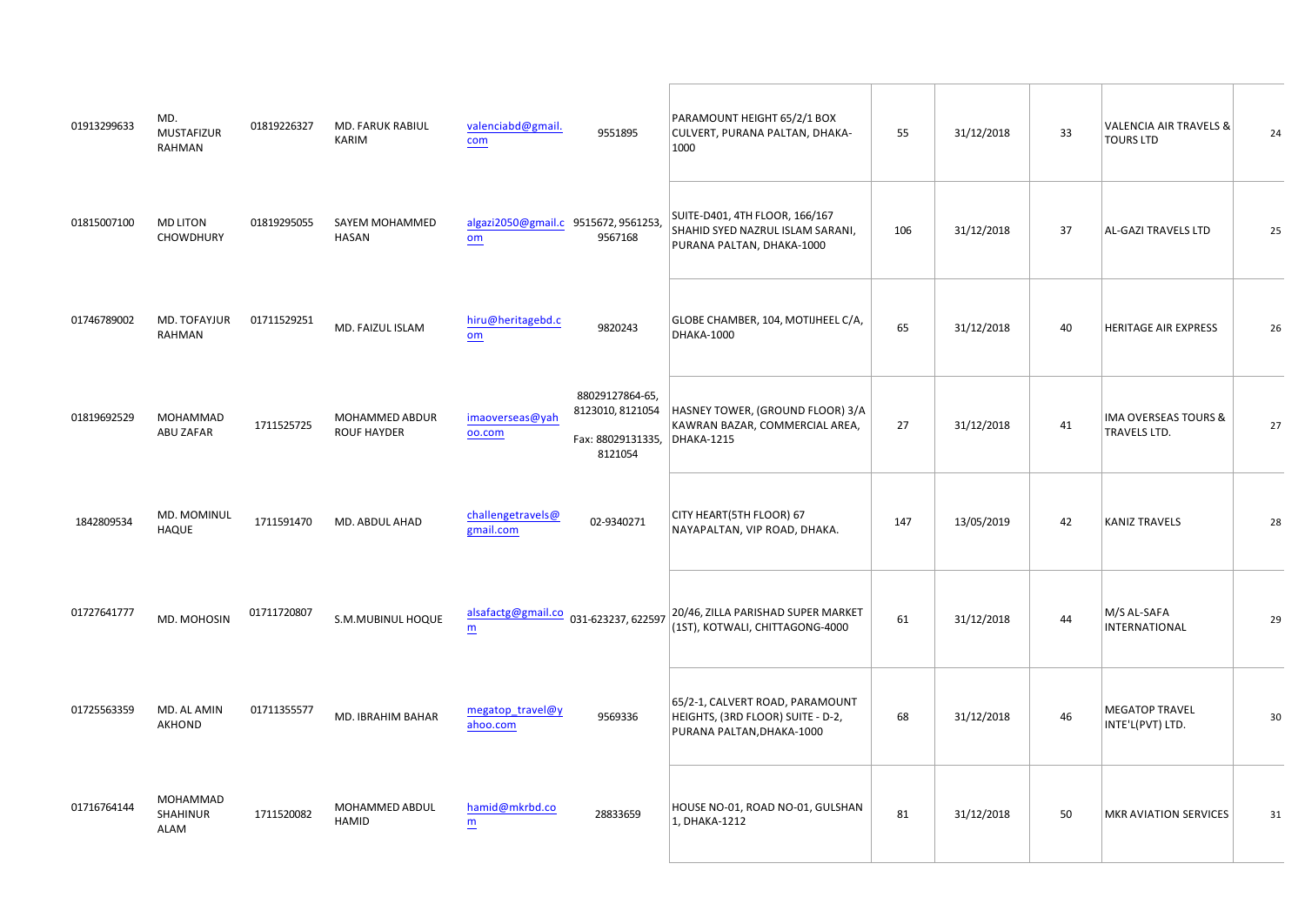| $\begin{array}{c} \hbox{''} \quad \hbox{''} \; \# \\ \# \end{array}$<br>% %                                 | $\%$                                                                                                                           | $\frac{1}{2}$                                                                                                            | ! # # # !!!                                            | $\%$ ( $\%$ \$ $\%$                                                                                                                                                                                                                                                                                                                                                                                                                               |          | $\pm$         | %<br>$\%$<br>8 <sub>8</sub> |              |
|-------------------------------------------------------------------------------------------------------------|--------------------------------------------------------------------------------------------------------------------------------|--------------------------------------------------------------------------------------------------------------------------|--------------------------------------------------------|---------------------------------------------------------------------------------------------------------------------------------------------------------------------------------------------------------------------------------------------------------------------------------------------------------------------------------------------------------------------------------------------------------------------------------------------------|----------|---------------|-----------------------------|--------------|
| $\blacksquare$<br>% & '%<br>%                                                                               | $\begin{array}{ccccc}\n\cdot & \cdot & \cdot & \cdot \\ & \cdot & \cdot & \cdot \\ \cdot & \cdot & \cdot & \cdot\n\end{array}$ | $\%$ $\qquad$                                                                                                            | $\mathbf{u}$                                           | #! 9@ & & * &                                                                                                                                                                                                                                                                                                                                                                                                                                     | $\#$     | $\pm$         | $\mathcal{L}^{\text{max}}$  |              |
| $\frac{1}{2}$ $\frac{1}{2}$ $\frac{1}{2}$ $\frac{1}{2}$ $\frac{1}{2}$ $\frac{1}{2}$ $\frac{1}{2}$<br>$!$ ## | $1.1 \pm 1.1$<br>% %%                                                                                                          |                                                                                                                          | $\begin{array}{cc} 2 & 1 \\ 1 & \# \end{array}$        | % (<br>%%\$                                                                                                                                                                                                                                                                                                                                                                                                                                       |          | $\sim 1$      | $($ \$<br>&                 | $\mathbf{u}$ |
| % %<br>$\%$<br>$\mathbf{u}^{\top}$<br>$\%$                                                                  | $!$ # % &                                                                                                                      |                                                                                                                          | $!$ # $"$ !!                                           | $\%$ ,<br>% (                                                                                                                                                                                                                                                                                                                                                                                                                                     | $\#$     | $\frac{1}{2}$ | $\sim$ $\sim$<br>$\&$       | $\sim 1$     |
| % % ' $\frac{9}{6}$                                                                                         | <b>The Committee</b><br>$\%$                                                                                                   | $\mathcal{L}_{\text{eff}}$                                                                                               | $\sim 10^{-10}$<br>#                                   | $\#$                                                                                                                                                                                                                                                                                                                                                                                                                                              | $\#$     | $\pm$         | $\%$                        | $\#$         |
| $\%$<br>$\#$ 111                                                                                            | ### %<br>%                                                                                                                     | $\frac{\$}{\qquad}$  #                                                                                                   | $!$ # ! "                                              | # $%$ (<br>$\%$ $\%$                                                                                                                                                                                                                                                                                                                                                                                                                              |          | $\#$          | $\%$ $\%$<br>$\sim$         |              |
| " !# % & %                                                                                                  | $\#$<br>$\%$                                                                                                                   |                                                                                                                          | $\sim$ $-1$ $-1$                                       | $\frac{\%}{\frac{1}{\sqrt{1-\frac{1}{\sqrt{1-\frac{1}{\sqrt{1-\frac{1}{\sqrt{1-\frac{1}{\sqrt{1-\frac{1}{\sqrt{1-\frac{1}{\sqrt{1-\frac{1}{\sqrt{1-\frac{1}{\sqrt{1-\frac{1}{\sqrt{1-\frac{1}{\sqrt{1-\frac{1}{\sqrt{1-\frac{1}{\sqrt{1-\frac{1}{\sqrt{1-\frac{1}{\sqrt{1-\frac{1}{\sqrt{1-\frac{1}{\sqrt{1-\frac{1}{\sqrt{1-\frac{1}{\sqrt{1-\frac{1}{\sqrt{1-\frac{1}{\sqrt{1-\frac{1}{\sqrt{1-\frac{1}{\sqrt{1-\frac{1}{\sqrt{$<br>$+$<br>$\%$ | $\sim 1$ | $\#$          |                             |              |
| !#<br>$\%$<br>$\%$                                                                                          | $!$ #" % '                                                                                                                     | $\frac{1}{\sqrt{2\pi}}\frac{1}{\sqrt{2\pi}}\left(\frac{1}{\sqrt{2\pi}}\right)^{2}\left(\frac{1}{\sqrt{2\pi}}\right)^{2}$ | $\begin{array}{cc} \# & \bot \\ \# & \bot \end{array}$ | $\vert \bot \vert$<br>$\frac{1}{2}$                                                                                                                                                                                                                                                                                                                                                                                                               | $\sim 1$ | ##            | $96'$ %                     |              |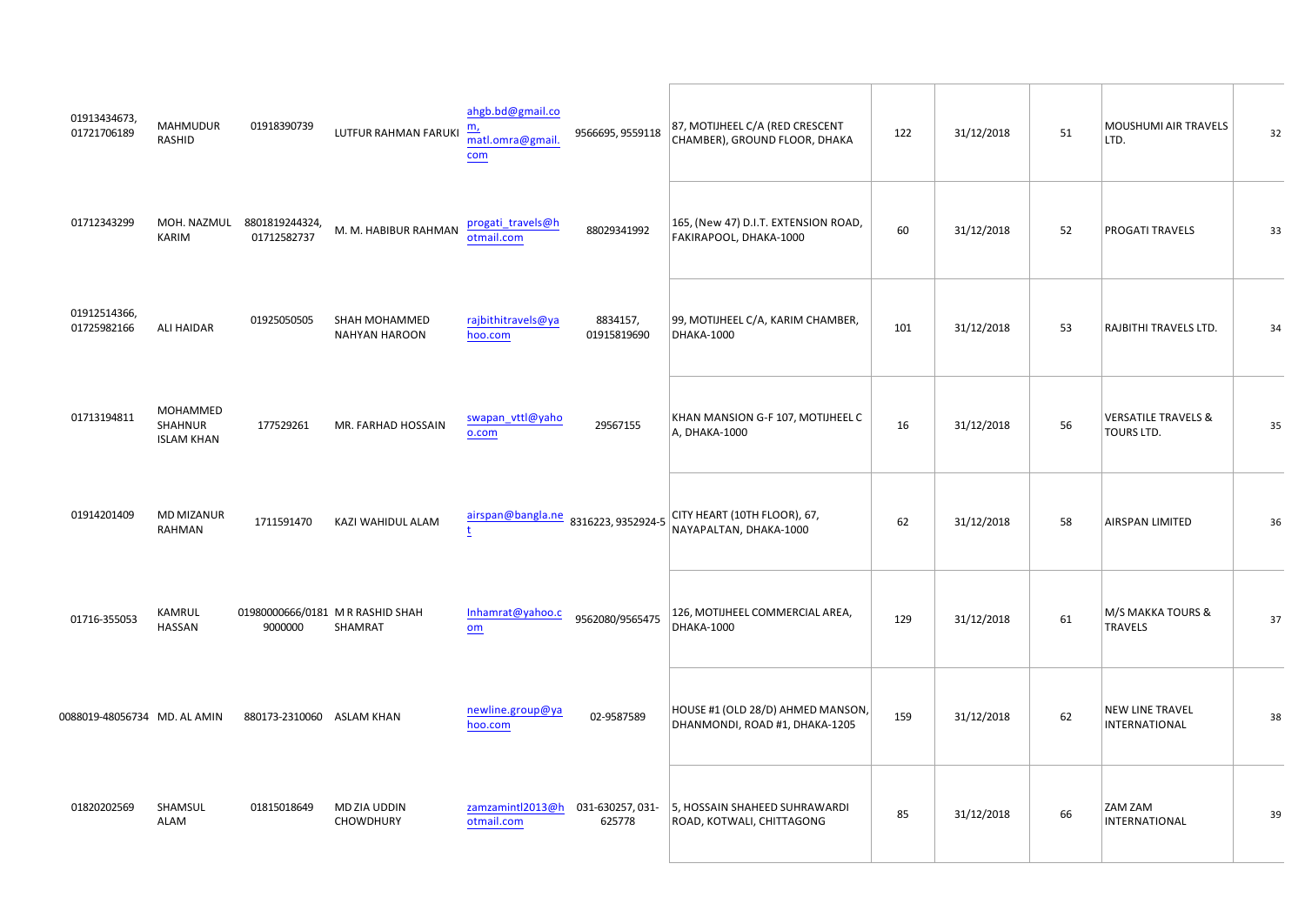|                     | $\frac{1}{\sqrt{2}}$ % % c<br>$\overline{9}$ | $\frac{96}{11}$ ## ##<br># $"#$ %<br><b>CONTRACTOR</b><br>#                                                                                                                                                                                                                                                                                                                   | and the control of<br>$\%$<br>$\mathbf{u}$ .<br>$\%$<br>$\,$ $\,$ , $\,$ % | $\%$                                        |                 |
|---------------------|----------------------------------------------|-------------------------------------------------------------------------------------------------------------------------------------------------------------------------------------------------------------------------------------------------------------------------------------------------------------------------------------------------------------------------------|----------------------------------------------------------------------------|---------------------------------------------|-----------------|
| "!! % $\frac{2}{1}$ |                                              | $\begin{array}{ccc}\n&\# & &\text{``}\n\\ &\# & &\text{``}\n\end{array}$<br>$"$ #<br>% (<br>( %)                                                                                                                                                                                                                                                                              | $$\$$ \$<br>$\beta \in \mathbb{R}^{d \times d}$                            | $\%$<br>$($ (<br>$\sim$                     |                 |
|                     | $\sqrt{2}$ $\sqrt{2}$ $\sqrt{6}$             | $\#$<br>$\%$<br>#<br>$"$ ! $\#$                                                                                                                                                                                                                                                                                                                                               | $\frac{1}{\sqrt{2}}$<br>$\sim$ 1<br>!#                                     | $\boldsymbol{\mathsf{S}}$<br>$\blacksquare$ |                 |
| $\pm$ $\pm$         | % / 0:356                                    | $% / 0122983566$ –                                                                                                                                                                                                                                                                                                                                                            | #                                                                          | #                                           |                 |
| $\pm 1$             | %51892<br>0/@305:                            | $1! 01; 3B9 \div C90029 -$<br>$\#$ "                                                                                                                                                                                                                                                                                                                                          | $\#$ "                                                                     | $\#$ "                                      | $\mathbf{u}$ as |
| $!$ # $"$ #         | $%3$ & 7 0 96                                | $\mathbf{H}$<br>$\sim 10^{-1}$ M $_{\odot}$<br>$\sim 10^{-10}$<br>" $\#$ \$1A 5061;                                                                                                                                                                                                                                                                                           | $\mathbf{H}^{\text{max}}$<br>$\%$<br>$\%$<br>#!                            | $\%$<br>#!<br>& "                           | ." J            |
|                     | %<br>% %                                     | $\mathbf{u}=\mathbf{u}$ .<br>$\boldsymbol{\mathsf{S}}$<br>$\frac{1}{2}$ $\frac{1}{2}$ $\frac{1}{2}$ $\frac{1}{2}$ $\frac{1}{2}$ $\frac{1}{2}$ $\frac{1}{2}$ $\frac{1}{2}$ $\frac{1}{2}$ $\frac{1}{2}$ $\frac{1}{2}$ $\frac{1}{2}$ $\frac{1}{2}$ $\frac{1}{2}$ $\frac{1}{2}$ $\frac{1}{2}$ $\frac{1}{2}$ $\frac{1}{2}$ $\frac{1}{2}$ $\frac{1}{2}$ $\frac{1}{2}$ $\frac{1}{2}$ |                                                                            | $\sqrt[6]{3}$<br>$\sim$                     | "#              |
| $\pm$               | % $\frac{1}{2}$                              | #<br>$\cdot$<br>%<br>% %%<br>$\#$<br>$"$ #<br>#<br>$\frac{1}{2}$                                                                                                                                                                                                                                                                                                              | $\mathbf{u}$                                                               | $\boldsymbol{\mathsf{S}}$                   |                 |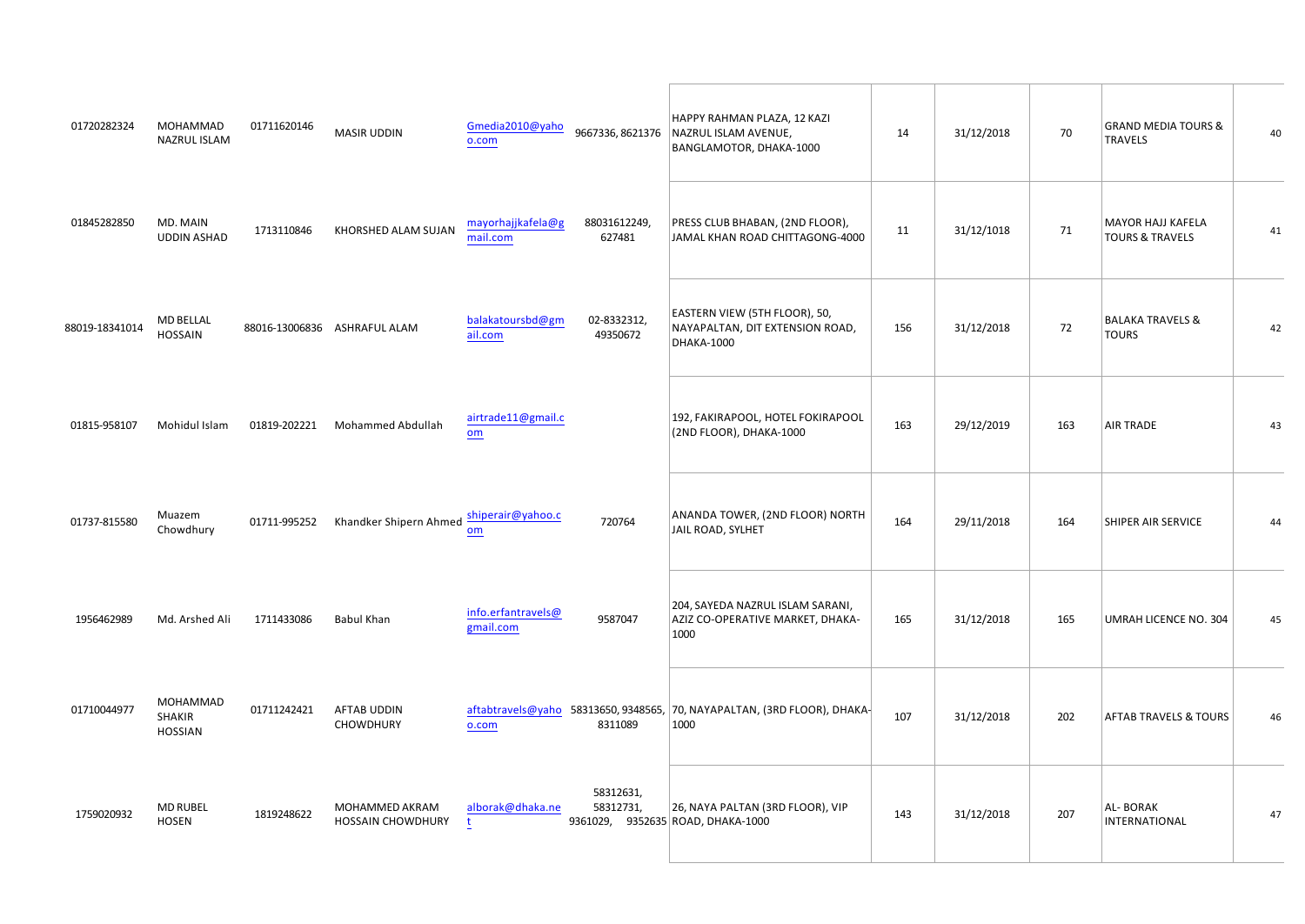| # $!$ # $\#$ %             |                                                                           | $\frac{1}{2}$ , $\frac{1}{2}$ , $\frac{1}{2}$ , $\frac{1}{2}$ , $\frac{1}{2}$ , $\frac{1}{2}$ , $\frac{1}{2}$ , $\frac{1}{2}$ , $\frac{1}{2}$ , $\frac{1}{2}$ , $\frac{1}{2}$ , $\frac{1}{2}$ , $\frac{1}{2}$ , $\frac{1}{2}$ , $\frac{1}{2}$ , $\frac{1}{2}$ , $\frac{1}{2}$ , $\frac{1}{2}$ , $\frac{1}{2}$ , $\frac{1}{2}$ ,<br>%<br>$\overline{\phantom{a}}$ |                                                                                                                                                                              | & & $x^*$ &<br>$\mathbf{0},\mathbf{0}$                                         |                |                                          |
|----------------------------|---------------------------------------------------------------------------|------------------------------------------------------------------------------------------------------------------------------------------------------------------------------------------------------------------------------------------------------------------------------------------------------------------------------------------------------------------|------------------------------------------------------------------------------------------------------------------------------------------------------------------------------|--------------------------------------------------------------------------------|----------------|------------------------------------------|
|                            | $\begin{array}{ccc} \texttt{""} & ( & , & \\ & \texttt{""} & \end{array}$ | $%$ &<br>$\mathsf{\$}$                                                                                                                                                                                                                                                                                                                                           | $"$ #                                                                                                                                                                        | $\big)$<br>$\%$                                                                |                | $%$ $\uparrow$<br>$\boldsymbol{\alpha}$  |
| $#$ !                      | % %                                                                       | $\frac{1}{10}$ % % \$                                                                                                                                                                                                                                                                                                                                            | $\pm 1$ .                                                                                                                                                                    | $\mathbb{S}$<br>#!<br>$\#$ $\#$<br>$\mathsf{s}$                                | $\mathbf{u}$ . | $\sim 1$                                 |
| #!"#                       | %&<br>\$<br>$\%$ $\%$                                                     | $\sim 10$<br>$\,$<br>%                                                                                                                                                                                                                                                                                                                                           |                                                                                                                                                                              | $\%$<br>$\%$ $\quad$ $^{\star}$<br>$\,$ , $\,$ $\,$ $\,$ $\,$ $\,$ $\,$ , $\,$ |                | $\cdot$ \$<br>$\sim 1$                   |
|                            | $"$ # ! #                                                                 | #!!## % %%<br>#                                                                                                                                                                                                                                                                                                                                                  | $!$ # $!$                                                                                                                                                                    | % $\frac{1}{\sqrt{2}}$ %<br>$\mathbf{u}$<br>$\%$<br>$\frac{1}{2}$<br>$\sim$    |                | $\mathcal{A}$<br>$\sim1^\circ$<br>$\sim$ |
|                            | %501213<br>$\frac{1!}{4}$ %5E1\$:28<br>813                                | $!$ $!$ $"$ $1D90+2931E@1:-$                                                                                                                                                                                                                                                                                                                                     | $\#$<br>$\#$ ! "                                                                                                                                                             | & &<br># #<br># #                                                              |                | $\sim 1$<br>$\%$                         |
| $\frac{1}{2}$ " % % '      |                                                                           | $\frac{1}{2}$ , % \$                                                                                                                                                                                                                                                                                                                                             | $\frac{8}{1}$   "   # # # #                                                                                                                                                  | $$\mathbb{S}$$<br>$\frac{1}{2}$ % (                                            | $\#$           | $\sim$<br>$\pm$ "<br>$\%$                |
| $\sim 1$ $\sim$ $\sim$ $1$ |                                                                           | $\frac{1}{2}$ $\frac{1}{2}$ $\frac{1}{2}$ $\frac{1}{2}$ $\frac{1}{2}$ $\frac{1}{2}$ $\frac{1}{2}$ $\frac{1}{2}$ $\frac{1}{2}$ $\frac{1}{2}$ $\frac{1}{2}$ $\frac{1}{2}$ $\frac{1}{2}$ $\frac{1}{2}$ $\frac{1}{2}$ $\frac{1}{2}$ $\frac{1}{2}$ $\frac{1}{2}$ $\frac{1}{2}$ $\frac{1}{2}$ $\frac{1}{2}$ $\frac{1}{2}$                                              | and the company of the com-<br>$\begin{array}{ccccc} \text{"} & \text{#} & \text{#} & \\ & \text{!} & \text{#} & \text{#} \\ & & \text{!} & \text{#} & \text{#} \end{array}$ | $\frac{1}{2}$ ##                                                               |                | $\pm 1$<br>$\omega_{\rm c}$              |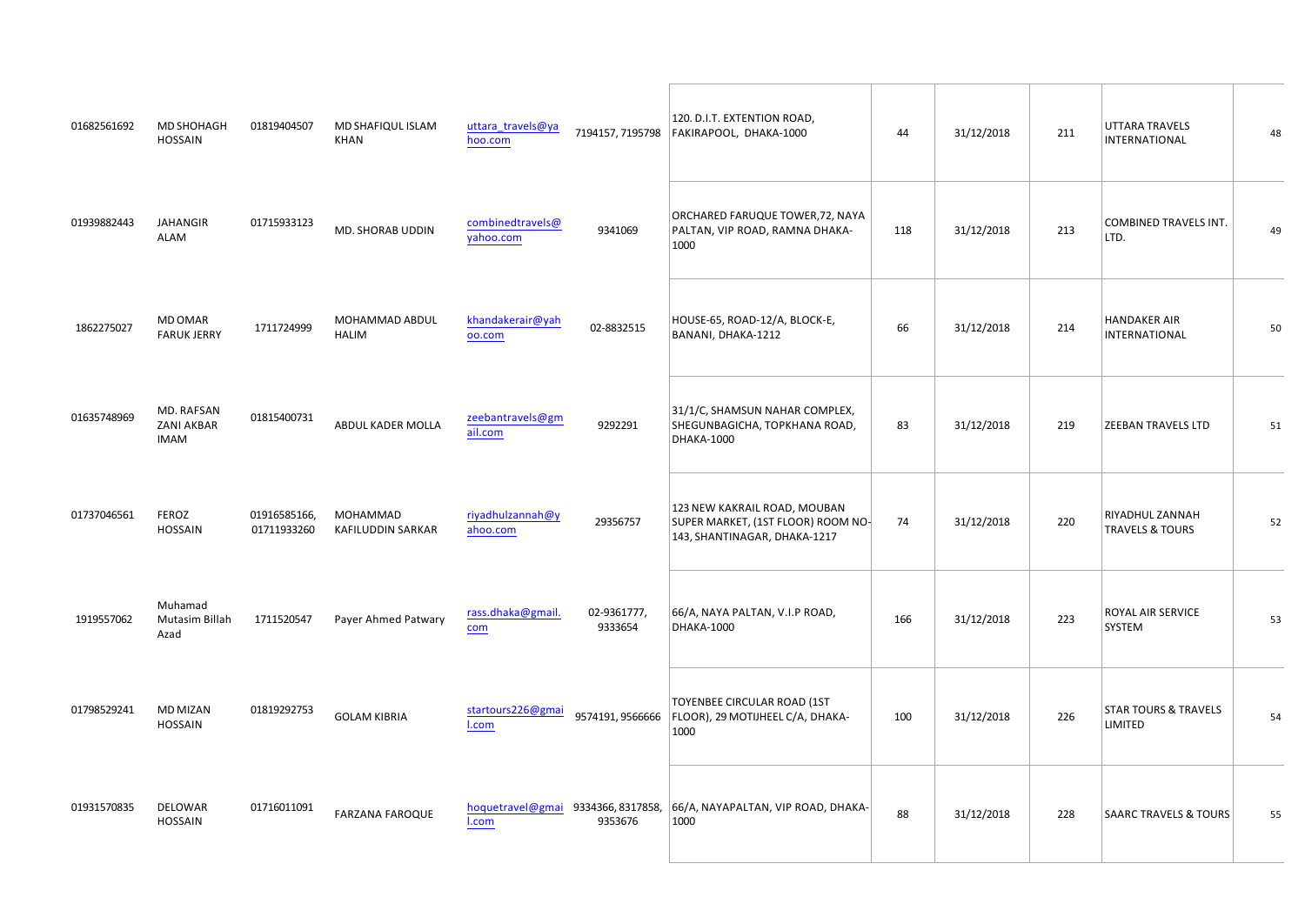|                            |   |                                                                                                                                                                                                                                                                                               |  |                                                                                                                                                                                                                                                                                                           |                 |                                      |                                                                                                                                                                                                                                                                                                                                                                                                                                                                                          | $\frac{1}{4}$ |
|----------------------------|---|-----------------------------------------------------------------------------------------------------------------------------------------------------------------------------------------------------------------------------------------------------------------------------------------------|--|-----------------------------------------------------------------------------------------------------------------------------------------------------------------------------------------------------------------------------------------------------------------------------------------------------------|-----------------|--------------------------------------|------------------------------------------------------------------------------------------------------------------------------------------------------------------------------------------------------------------------------------------------------------------------------------------------------------------------------------------------------------------------------------------------------------------------------------------------------------------------------------------|---------------|
|                            |   | "" =/801; % 153588121; "" #" $\begin{vmatrix} 96 & 5 \\ 5 & 15 & 15 \end{vmatrix}$                                                                                                                                                                                                            |  |                                                                                                                                                                                                                                                                                                           |                 |                                      | % & \$ \$                                                                                                                                                                                                                                                                                                                                                                                                                                                                                | $\frac{1}{2}$ |
|                            |   | $\frac{1}{1}$ $\frac{1}{1}$ $\frac{1}{1}$ % % % % % $\frac{1}{1}$ % $\frac{1}{1}$ # $\frac{1}{1}$ % $\frac{1}{1}$                                                                                                                                                                             |  |                                                                                                                                                                                                                                                                                                           | $\sim 1$ .      | $\mathbf{u} = \mathbf{u} \mathbf{u}$ |                                                                                                                                                                                                                                                                                                                                                                                                                                                                                          | $\sim 10$     |
| $\sim$ $^{-0}$ . I $^{-0}$ | % |                                                                                                                                                                                                                                                                                               |  | $\frac{96}{96}$ % $\frac{96}{96}$ # " (% $\frac{96}{96}$ $\frac{1}{100}$ $\frac{1}{30}$ $\frac{1}{30}$ $\frac{1}{30}$ $\frac{1}{30}$ $\frac{1}{30}$ $\frac{1}{30}$ $\frac{1}{30}$ $\frac{1}{30}$ $\frac{1}{30}$ $\frac{1}{30}$ $\frac{1}{30}$ $\frac{1}{30}$ $\frac{1}{30}$ $\frac{1}{30}$ $\frac{1}{30}$ |                 | $\sim 1$                             | $\sim$ $\sim$                                                                                                                                                                                                                                                                                                                                                                                                                                                                            | $\sim 1$      |
|                            |   |                                                                                                                                                                                                                                                                                               |  |                                                                                                                                                                                                                                                                                                           |                 | $\sim1$ $^{\circ}$                   | $\%$                                                                                                                                                                                                                                                                                                                                                                                                                                                                                     | #             |
|                            |   |                                                                                                                                                                                                                                                                                               |  | ( % )                                                                                                                                                                                                                                                                                                     | $\sim 10^{-10}$ | $\frac{1}{2}$                        | $\%$                                                                                                                                                                                                                                                                                                                                                                                                                                                                                     | #             |
|                            |   | #! 1 F: 3 3 : ; $\begin{array}{ccc} 1 \text{#} & \text{%}/012215058: & \text{?} \\ 1 \text{#} & \text{?} \end{array}$                                                                                                                                                                         |  | $\begin{matrix} \mathbb{S} \\ \% \end{matrix}$                                                                                                                                                                                                                                                            |                 |                                      | $\begin{array}{ccc} . & . & . & . \\ . & . & . & . \\ . & . & . & . \\ . & . & . & . \\ . & . & . & . \\ . & . & . & . \\ . & . & . & . \\ . & . & . & . \\ . & . & . & . \\ . & . & . & . \\ . & . & . & . \\ . & . & . & . \\ . & . & . & . \\ . & . & . & . \\ . & . & . & . \\ . & . & . & . \\ . & . & . & . \\ . & . & . & . \\ . & . & . & . \\ . & . & . & . \\ . & . & . & . \\ . & . & . & . \\ . & . & . & . \\ . & . & . & . \\ . & . & . & . \\ . & . & . & . \\ . & . & .$ | $\#$          |
| $"111"$                    | % | $\frac{1}{2}$ and $\frac{1}{2}$ and $\frac{1}{2}$ and $\frac{1}{2}$ and $\frac{1}{2}$ and $\frac{1}{2}$ and $\frac{1}{2}$ and $\frac{1}{2}$ and $\frac{1}{2}$ and $\frac{1}{2}$ and $\frac{1}{2}$ and $\frac{1}{2}$ and $\frac{1}{2}$ and $\frac{1}{2}$ and $\frac{1}{2}$ and $\frac{1}{2}$ a |  | $\%$ $\frac{1}{2}$                                                                                                                                                                                                                                                                                        |                 | #                                    | %                                                                                                                                                                                                                                                                                                                                                                                                                                                                                        | $\#$          |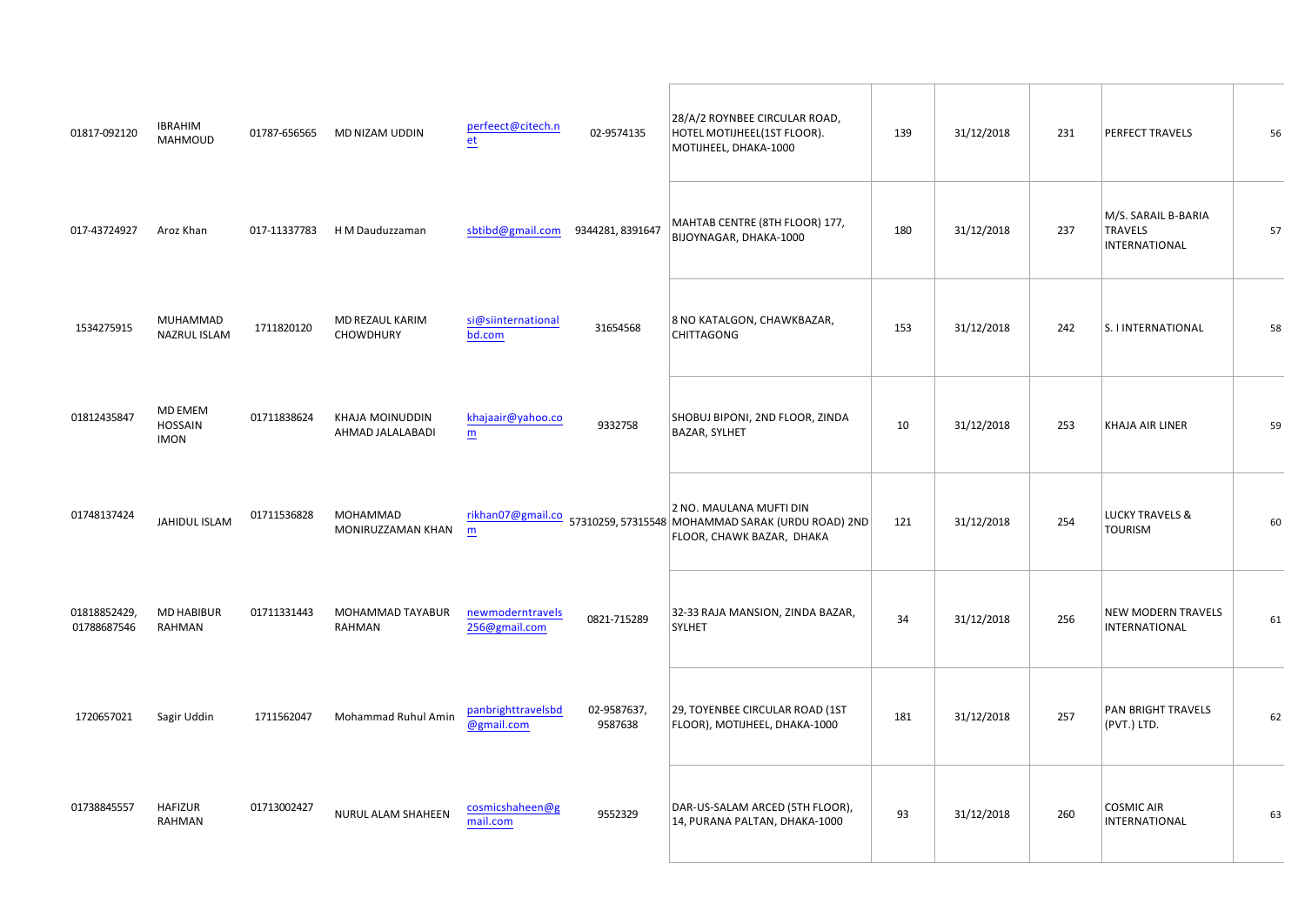| $\#$                                                                                                                                                                                                                                                                                                                                                                                                                                                          | %                       |                                                                                                                                                                                                                                                                                                                                                                                                                                                                                                       |                                                                                                                                                                                                                                                                                                                                                                    | $\frac{1}{\sqrt{2\pi}}\left(\frac{1}{\sqrt{2\pi}}\right)^{2}=\frac{1}{2\sqrt{2\pi}}\left(\frac{1}{\sqrt{2\pi}}\right)^{2}=\frac{1}{2\sqrt{2\pi}}\left(\frac{1}{\sqrt{2\pi}}\right)^{2}$ | $\frac{1}{2}$ $\frac{1}{2}$ $\frac{1}{2}$ $\frac{1}{2}$ $\frac{1}{2}$ $\frac{1}{2}$ $\frac{1}{2}$ $\frac{1}{2}$ $\frac{1}{2}$ $\frac{1}{2}$ $\frac{1}{2}$ $\frac{1}{2}$ $\frac{1}{2}$ $\frac{1}{2}$ $\frac{1}{2}$ $\frac{1}{2}$ $\frac{1}{2}$ $\frac{1}{2}$ $\frac{1}{2}$ $\frac{1}{2}$ $\frac{1}{2}$ $\frac{1}{2}$<br>#                                                                                                                                                                                   |                             | $\mathbf{u} = \mathbf{u}$ | #!  | $\%$                     | $\#"$   |
|---------------------------------------------------------------------------------------------------------------------------------------------------------------------------------------------------------------------------------------------------------------------------------------------------------------------------------------------------------------------------------------------------------------------------------------------------------------|-------------------------|-------------------------------------------------------------------------------------------------------------------------------------------------------------------------------------------------------------------------------------------------------------------------------------------------------------------------------------------------------------------------------------------------------------------------------------------------------------------------------------------------------|--------------------------------------------------------------------------------------------------------------------------------------------------------------------------------------------------------------------------------------------------------------------------------------------------------------------------------------------------------------------|-----------------------------------------------------------------------------------------------------------------------------------------------------------------------------------------|------------------------------------------------------------------------------------------------------------------------------------------------------------------------------------------------------------------------------------------------------------------------------------------------------------------------------------------------------------------------------------------------------------------------------------------------------------------------------------------------------------|-----------------------------|---------------------------|-----|--------------------------|---------|
|                                                                                                                                                                                                                                                                                                                                                                                                                                                               |                         | $\%$                                                                                                                                                                                                                                                                                                                                                                                                                                                                                                  |                                                                                                                                                                                                                                                                                                                                                                    | $10^{-10.0}$                                                                                                                                                                            | $\begin{array}{ccccccccc} \# & & & \circ & & \circ & & * & \# \\ & & \circ & \# & & & \\ & & \circ & \# & & & \end{array}$<br>$\sim 100$                                                                                                                                                                                                                                                                                                                                                                   | $\sim 1$ .                  |                           | # # |                          | $\#!$   |
|                                                                                                                                                                                                                                                                                                                                                                                                                                                               | " #! $\frac{96}{5}$ % % | $\begin{array}{ccccc}\n & & & \text{\{\$}} \\  & & \text{\{\# }} \text{\%} & & \text{\{\% }} \text{\%} \\  & & \text{\{\% }} & & \text{\{\% }} \text{\%} \\  & & & \text{\{\% }} & & \text{\{\% }} & \text{\(\% }} & \text{\(\% } & \text{\(\% } & \text{\(\% } & \text{\(\% } & \text{\(\% } & \text{\(\% } & \text{\(\% } & \text{\(\% } & \text{\(\% } & \text{\(\% } & \text{\(\% } & \text{\(\% } & \text{\(\% } & \text{\(\% } & \text{\(\% } & \text{\(\% } & \text{\(\% } & \text{\(\% } & \$ |                                                                                                                                                                                                                                                                                                                                                                    |                                                                                                                                                                                         | $)$ \$<br>$\mathbf{u}_\perp$<br>$\%$<br>$$\mathbb{S}$$                                                                                                                                                                                                                                                                                                                                                                                                                                                     | $\pm$                       |                           |     | &<br>$\sim 100$          | $\# \#$ |
| # $\#$                                                                                                                                                                                                                                                                                                                                                                                                                                                        | $\%$                    | $!$ # # ! # $\,$ "<br>$\%$<br>& & %                                                                                                                                                                                                                                                                                                                                                                                                                                                                   | $\frac{8}{2}$                                                                                                                                                                                                                                                                                                                                                      | $\sim 100$                                                                                                                                                                              | $\begin{array}{c} 8 \  \, \$\quad \  \, \$\quad \  \  \, \\\% \qquad \quad \  (\space -10pt) \qquad \quad \  (\space -10pt) \qquad \quad \  \  \, \raisebox{-12pt}{$\scriptstyle \sim$} \qquad \  \  (\space -10pt) \qquad \quad \  \  \, \raisebox{-12pt}{$\scriptstyle \sim$} \qquad \  \  \, \raisebox{-12pt}{$\scriptstyle \sim$} \qquad \  \  \, \raisebox{-12pt}{$\scriptstyle \sim$} \qquad \  \  \, \raisebox{-12pt}{$\scriptstyle \sim$} \qquad \  \  \, \raisebox{-12pt}{$\script$<br>$\sim 1$ . | $\mathbf{1}^{\mathrm{m}}$ . |                           |     | $\mathcal{A}$            | $\#$    |
|                                                                                                                                                                                                                                                                                                                                                                                                                                                               | $\%$                    | $\#$<br>& % \$                                                                                                                                                                                                                                                                                                                                                                                                                                                                                        |                                                                                                                                                                                                                                                                                                                                                                    | $\mathcal{P} \neq \mathcal{P}$                                                                                                                                                          | $\frac{1}{2} \left( \frac{1}{2} \right) \left( \frac{1}{2} \right) \left( \frac{1}{2} \right) \left( \frac{1}{2} \right)$                                                                                                                                                                                                                                                                                                                                                                                  |                             |                           |     | $\mathfrak{P}$<br>$\sim$ | $\#$    |
| $\frac{1}{2}$ #1                                                                                                                                                                                                                                                                                                                                                                                                                                              | %)<br>%                 | $)$ \$<br>#"#" $\frac{9}{6}$                                                                                                                                                                                                                                                                                                                                                                                                                                                                          |                                                                                                                                                                                                                                                                                                                                                                    | $\mathbf{u}$ .                                                                                                                                                                          | $\pmb{8}$                                                                                                                                                                                                                                                                                                                                                                                                                                                                                                  | $\mathbf{u}$ .              |                           |     | $\%$                     | $\#$    |
| $\begin{array}{ccccc}\n\text{\#} & \text{\#} & \text{\#} & \text{\#} & \text{\#} & \text{\#} & \text{\#} & \text{\#} & \text{\#} & \text{\#} & \text{\#} & \text{\#} & \text{\#} & \text{\#} & \text{\#} & \text{\#} & \text{\#} & \text{\#} & \text{\#} & \text{\#} & \text{\#} & \text{\#} & \text{\#} & \text{\#} & \text{\#} & \text{\#} & \text{\#} & \text{\#} & \text{\#} & \text{\#} & \text{\#} & \text{\#} & \text{\#} & \text{\#} & \text{\#} & \$ |                         | $\%$<br>$1$ # $\frac{\%}{\%}$ %                                                                                                                                                                                                                                                                                                                                                                                                                                                                       |                                                                                                                                                                                                                                                                                                                                                                    | $\begin{array}{c} \texttt{min} & \texttt{min} \\ \texttt{max} & \texttt{max} \\ \texttt{max} & \texttt{max} \end{array}$                                                                |                                                                                                                                                                                                                                                                                                                                                                                                                                                                                                            |                             |                           |     | $\frac{6}{9}$ %<br>$\%$  |         |
| $\mathcal{P}=\mathcal{P}^{\mathcal{P}}$                                                                                                                                                                                                                                                                                                                                                                                                                       | % $\frac{6}{3}$         | $\frac{1}{1}$ % % %<br>$\frac{9}{6}$                                                                                                                                                                                                                                                                                                                                                                                                                                                                  | $\begin{picture}(150,10) \put(0,0){\vector(1,0){100}} \put(15,0){\vector(1,0){100}} \put(15,0){\vector(1,0){100}} \put(15,0){\vector(1,0){100}} \put(15,0){\vector(1,0){100}} \put(15,0){\vector(1,0){100}} \put(15,0){\vector(1,0){100}} \put(15,0){\vector(1,0){100}} \put(15,0){\vector(1,0){100}} \put(15,0){\vector(1,0){100}} \put(15,0){\vector(1,0){100}}$ |                                                                                                                                                                                         |                                                                                                                                                                                                                                                                                                                                                                                                                                                                                                            | $\pm$                       |                           |     | $\sim$                   |         |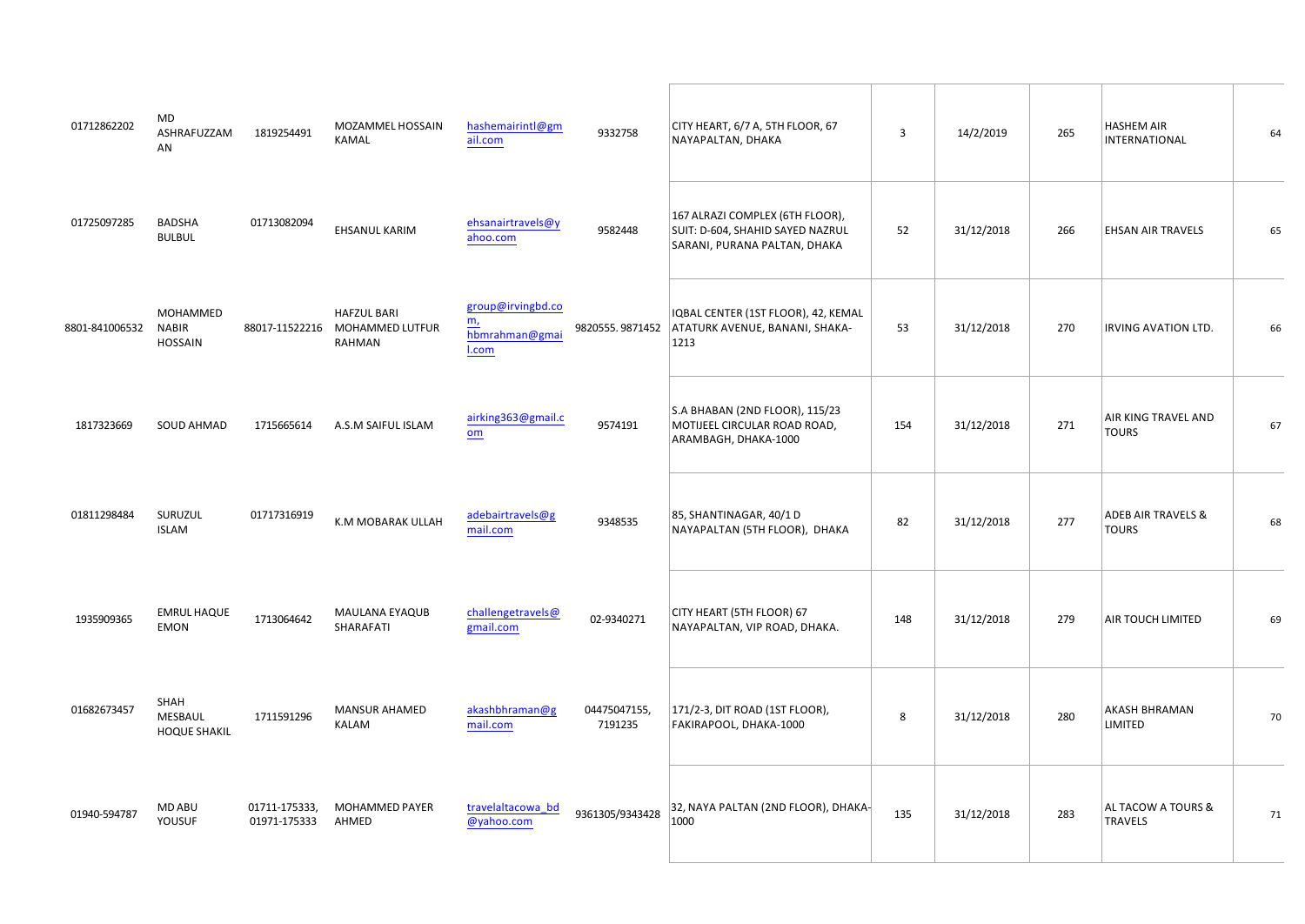| $\#$                                    | % %%<br>, %%<br># % %<br>% |                                                                                                                                                                                                                                                                                                            | $\frac{1}{\sqrt{1-\frac{1}{2}}\sqrt{1-\frac{1}{2}}\sqrt{1-\frac{1}{2}}\sqrt{1-\frac{1}{2}}\sqrt{1-\frac{1}{2}}\sqrt{1-\frac{1}{2}}\sqrt{1-\frac{1}{2}}\sqrt{1-\frac{1}{2}}\sqrt{1-\frac{1}{2}}\sqrt{1-\frac{1}{2}}\sqrt{1-\frac{1}{2}}\sqrt{1-\frac{1}{2}}\sqrt{1-\frac{1}{2}}\sqrt{1-\frac{1}{2}}\sqrt{1-\frac{1}{2}}\sqrt{1-\frac{1}{2}}\sqrt{1-\frac{1}{2}}\sqrt{1-\frac{1}{2}}\sqrt{1-\frac{1}{2}}\sqrt{1-\frac$                 |              | $\sqrt[6]{\frac{1}{2}}$                                                                                                                                                                                                                                                                                                                                                                                                                 | $\sim 100$ |            | $\mathbf{u}$ . | $\%$                          |              |
|-----------------------------------------|----------------------------|------------------------------------------------------------------------------------------------------------------------------------------------------------------------------------------------------------------------------------------------------------------------------------------------------------|--------------------------------------------------------------------------------------------------------------------------------------------------------------------------------------------------------------------------------------------------------------------------------------------------------------------------------------------------------------------------------------------------------------------------------------|--------------|-----------------------------------------------------------------------------------------------------------------------------------------------------------------------------------------------------------------------------------------------------------------------------------------------------------------------------------------------------------------------------------------------------------------------------------------|------------|------------|----------------|-------------------------------|--------------|
| $#$ "!!                                 | )<br>%                     | $\#$ " $\#$ ! %, %%                                                                                                                                                                                                                                                                                        |                                                                                                                                                                                                                                                                                                                                                                                                                                      |              | $\mathsf{S}^{-1}$                                                                                                                                                                                                                                                                                                                                                                                                                       |            |            | #              |                               |              |
| $\#$ . $"$                              | %                          | $\frac{\%}{\%}$ % % %                                                                                                                                                                                                                                                                                      |                                                                                                                                                                                                                                                                                                                                                                                                                                      |              | & $8^*$ , (                                                                                                                                                                                                                                                                                                                                                                                                                             |            |            |                | %<br>$\overline{\phantom{a}}$ |              |
| $\langle 1 \rangle = \langle 1 \rangle$ |                            | $\frac{1}{2}$ % $\frac{1}{2}$ \$ $\frac{1}{2}$ + $\frac{1}{2}$ + $\frac{1}{2}$ + $\frac{1}{2}$ + $\frac{1}{2}$ + $\frac{1}{2}$ + $\frac{1}{2}$ + $\frac{1}{2}$ + $\frac{1}{2}$ + $\frac{1}{2}$ + $\frac{1}{2}$ + $\frac{1}{2}$ + $\frac{1}{2}$ + $\frac{1}{2}$ + $\frac{1}{2}$ + $\frac{1}{2}$ + $\frac{1$ |                                                                                                                                                                                                                                                                                                                                                                                                                                      |              |                                                                                                                                                                                                                                                                                                                                                                                                                                         | $\sim 100$ | $\sim 100$ |                |                               | $\mathbf{I}$ |
|                                         | $"$ # ! % % &<br>$\%$      | % %%                                                                                                                                                                                                                                                                                                       | $\begin{array}{ccccccccccccc} \textbf{1} & \textbf{1} & \textbf{1} & \textbf{1} & \textbf{1} & \textbf{1} & \textbf{1} & \textbf{1} & \textbf{1} & \textbf{1} & \textbf{1} & \textbf{1} & \textbf{1} & \textbf{1} & \textbf{1} & \textbf{1} & \textbf{1} & \textbf{1} & \textbf{1} & \textbf{1} & \textbf{1} & \textbf{1} & \textbf{1} & \textbf{1} & \textbf{1} & \textbf{1} & \textbf{1} & \textbf{1} & \textbf{1} & \textbf{1} &$ |              | $\begin{array}{cccccccc}\n\text{\$} & & & & & \text{\[1] } & \text{\[1] } & \text{\[1] } & \text{\[1] } & \text{\[1] } & \text{\[1] } & \text{\[1] } & \text{\[1] } & \text{\[1] } & \text{\[1] } & \text{\[1] } & \text{\[1] } & \text{\[1] } & \text{\[1] } & \text{\[1] } & \text{\[1] } & \text{\[1] } & \text{\[1] } & \text{\[1] } & \text{\[1] } & \text{\[1] } & \text{\[1] } & \text{\[1] } & \text{\[1] } & \text{\[1] } & \$ |            |            |                | $\%$                          | #            |
| $!$ " # % \$                            |                            | $!$ # # % % % (%                                                                                                                                                                                                                                                                                           |                                                                                                                                                                                                                                                                                                                                                                                                                                      | $\#$         | #                                                                                                                                                                                                                                                                                                                                                                                                                                       |            |            |                |                               |              |
| $\frac{\%}{\%}$ %                       |                            | # # $\frac{1}{2}$ % )                                                                                                                                                                                                                                                                                      |                                                                                                                                                                                                                                                                                                                                                                                                                                      | $\mathbf{u}$ | $\int$ " ; 3 6 / / =                                                                                                                                                                                                                                                                                                                                                                                                                    |            |            |                |                               |              |
|                                         |                            |                                                                                                                                                                                                                                                                                                            |                                                                                                                                                                                                                                                                                                                                                                                                                                      |              |                                                                                                                                                                                                                                                                                                                                                                                                                                         | $\sim 100$ |            | $\sim 10^{-1}$ | $\sim 1000$                   |              |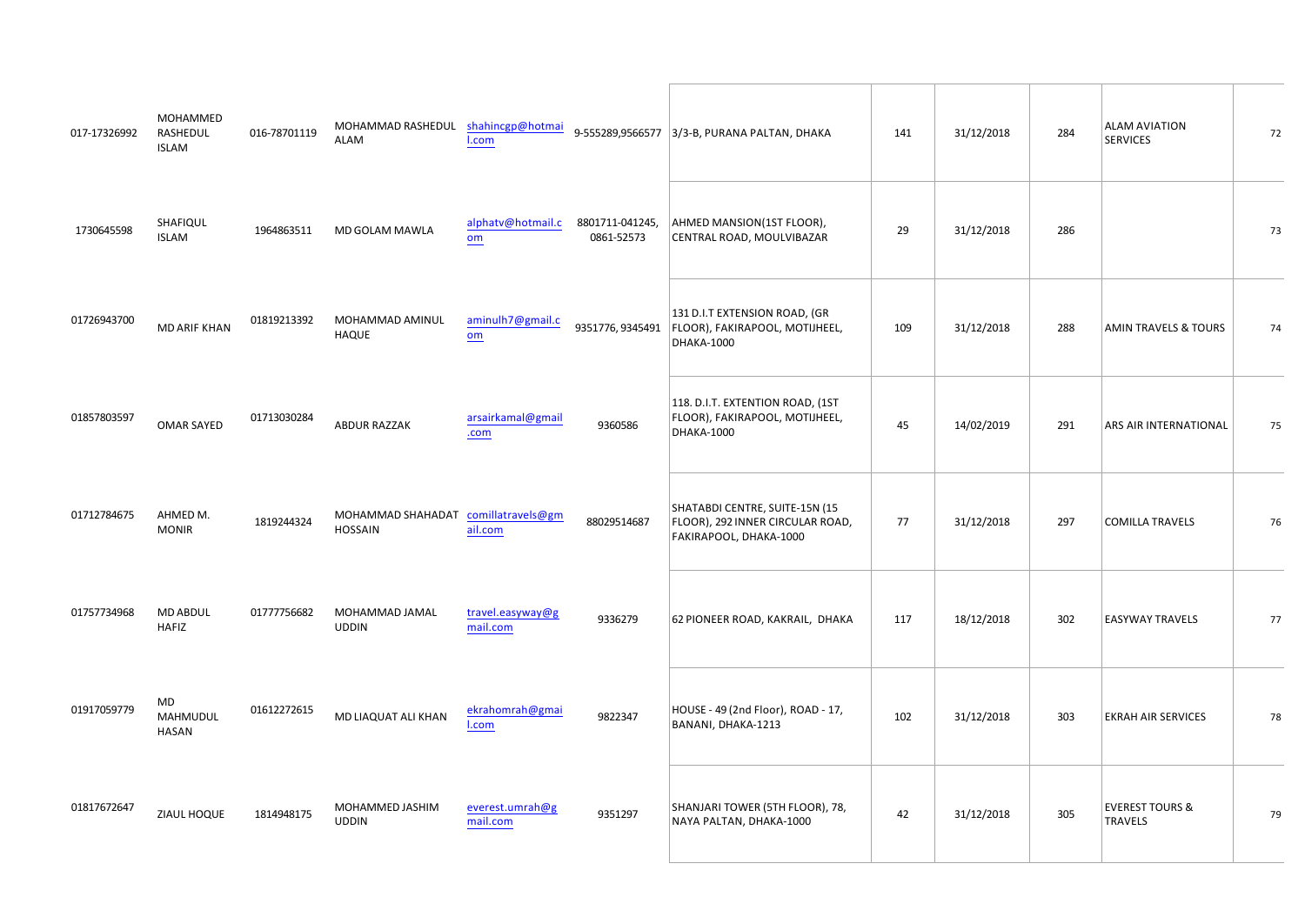| # "! % %%    % %%<br>% % % %                                                                                                                                                                                                                                                                                                                                                                                                                                     |           | $\begin{array}{ccccccccccccc} \textbf{1} & \textbf{2} & \textbf{3} & \textbf{4} & \textbf{5} & \textbf{1} & \textbf{1} & \textbf{1} & \textbf{1} & \textbf{1} & \textbf{1} & \textbf{1} & \textbf{1} & \textbf{1} & \textbf{1} & \textbf{1} & \textbf{1} & \textbf{1} & \textbf{1} & \textbf{1} & \textbf{1} & \textbf{1} & \textbf{1} & \textbf{1} & \textbf{1} & \textbf{1} & \textbf{1} & \textbf{1} & \textbf{1} & \textbf{1} &$ |                                                                                                                              |              |              | $\pmb{8}$     |                          |
|------------------------------------------------------------------------------------------------------------------------------------------------------------------------------------------------------------------------------------------------------------------------------------------------------------------------------------------------------------------------------------------------------------------------------------------------------------------|-----------|--------------------------------------------------------------------------------------------------------------------------------------------------------------------------------------------------------------------------------------------------------------------------------------------------------------------------------------------------------------------------------------------------------------------------------------|------------------------------------------------------------------------------------------------------------------------------|--------------|--------------|---------------|--------------------------|
| # " % & %, $\qquad$ ! " % & (                                                                                                                                                                                                                                                                                                                                                                                                                                    |           | $\begin{array}{c ccccccccc} \hline \quad & \quad & & \quad & & \cdots & \# \# & & \cr \hline \quad & \quad & & \quad & & \quad & \uparrow & \# \# & & \quad & \mathbb{S} & & \cdots & \cdots & \cdots \end{array},$                                                                                                                                                                                                                  |                                                                                                                              |              |              |               |                          |
|                                                                                                                                                                                                                                                                                                                                                                                                                                                                  |           | $\frac{1}{2}$ (1 a $\frac{1}{2}$ ) $\frac{1}{2}$ a $\frac{1}{2}$ $\frac{1}{2}$ $\frac{1}{2}$ $\frac{1}{2}$ $\frac{1}{2}$ $\frac{1}{2}$ $\frac{1}{2}$ $\frac{1}{2}$ $\frac{1}{2}$ $\frac{1}{2}$ $\frac{1}{2}$ $\frac{1}{2}$ $\frac{1}{2}$ $\frac{1}{2}$ $\frac{1}{2}$ $\frac{1}{2}$ $\frac{1}{2}$ $\frac{1}{2}$ $\$                                                                                                                   |                                                                                                                              | $\pm$        |              | & & &<br>%    |                          |
| $\begin{array}{ccccccccccc}\n\text{\#} & & & 1 & & \text{\$} & & ( & \text{\$} & \text{\$} & & & & \text{\$} & & & & \text{\$} & & & & \text{\$} & & & \text{\$} & & & \text{\$} & & & \text{\$} & & & \text{\$} & & & \text{\$} & & & \text{\$} & & & \text{\$} & & & \text{\$} & & & \text{\$} & & & \text{\$} & & & \text{\$} & & & \text{\$} & & & \text{\$} & & & \text{\$} & & & \text{\$} & & & \text{\$} & & & \text{\$} & & & \text{\$} & & & \text{\$$ |           | $\frac{1}{2}$ $\frac{1}{2}$ $\frac{1}{2}$ $\frac{96}{3}$ %                                                                                                                                                                                                                                                                                                                                                                           |                                                                                                                              | $\mathbf{u}$ |              | & &           |                          |
| $\begin{array}{ccccccccccc}\n & 1 & & 1 & & 5 & & 96 \\  & & 96 & & & & & \end{array}$                                                                                                                                                                                                                                                                                                                                                                           |           | $\#$                                                                                                                                                                                                                                                                                                                                                                                                                                 |                                                                                                                              |              |              |               |                          |
|                                                                                                                                                                                                                                                                                                                                                                                                                                                                  |           |                                                                                                                                                                                                                                                                                                                                                                                                                                      | $\hspace{0.1cm}$ " $\hspace{0.1cm}$ " $\hspace{0.1cm}$ " $\hspace{0.1cm}$ "<br>$\begin{array}{c} \circ \\ \circ \end{array}$ |              | $\mathbf{u}$ |               | $\overline{\phantom{a}}$ |
| $\%$<br>$!$ !!#                                                                                                                                                                                                                                                                                                                                                                                                                                                  | ##<br>& % | $\frac{1}{2}$ $\frac{1}{2}$ $\frac{1}{2}$ $\frac{1}{2}$ $\frac{1}{2}$ $\frac{1}{2}$ $\frac{1}{2}$ $\frac{1}{2}$ $\frac{1}{2}$ $\frac{1}{2}$ $\frac{1}{2}$ $\frac{1}{2}$ $\frac{1}{2}$ $\frac{1}{2}$ $\frac{1}{2}$ $\frac{1}{2}$ $\frac{1}{2}$ $\frac{1}{2}$ $\frac{1}{2}$ $\frac{1}{2}$ $\frac{1}{2}$ $\frac{1}{2}$                                                                                                                  | $\sim 10$                                                                                                                    | $\sim 100$   | $\#$         | $\frac{9}{6}$ | #                        |
| $\sim$ 0 $^{\circ}$<br>$\%$                                                                                                                                                                                                                                                                                                                                                                                                                                      |           |                                                                                                                                                                                                                                                                                                                                                                                                                                      |                                                                                                                              |              |              |               |                          |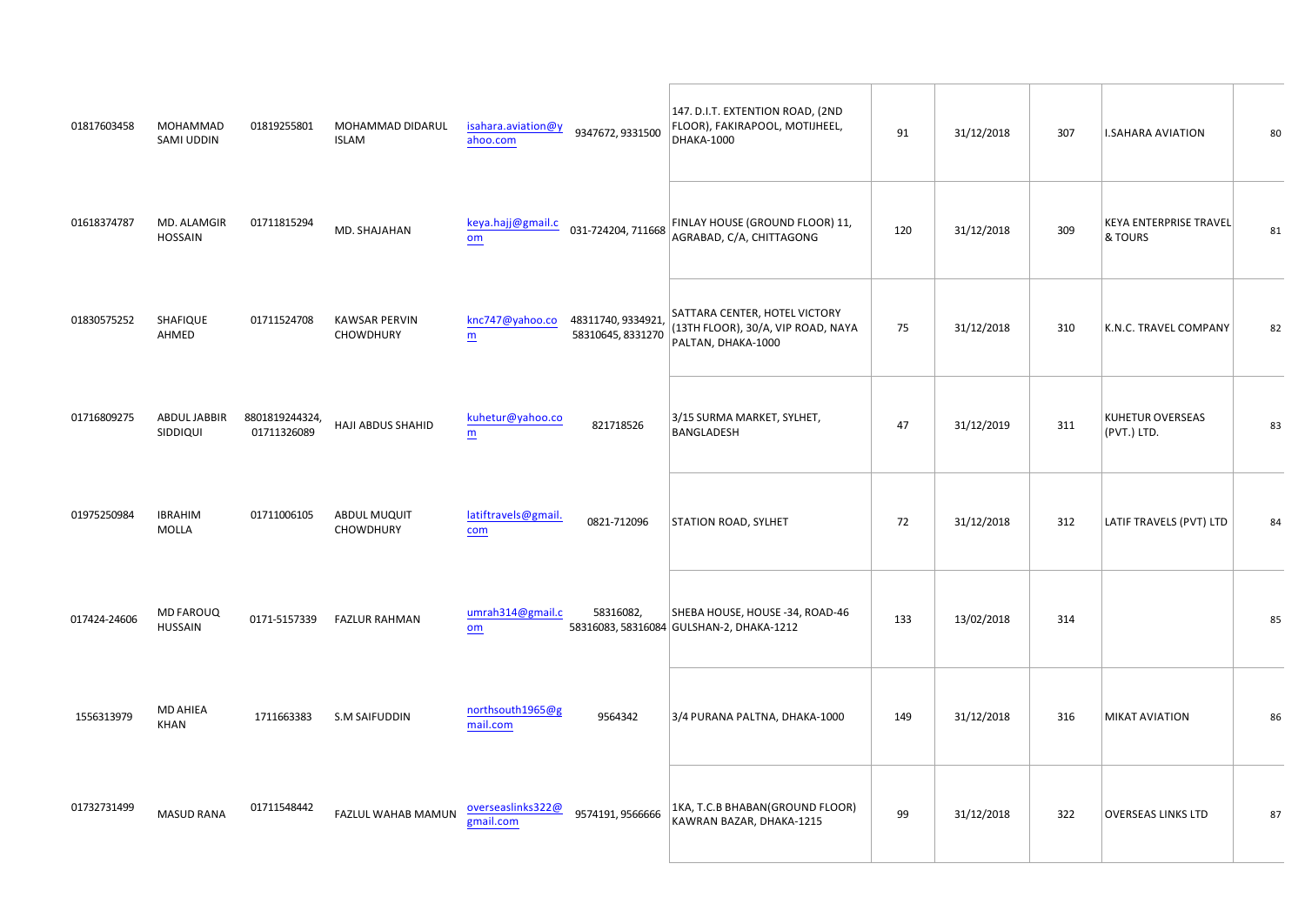| $\#$                          | !! % 3 (&1 0 1 ; F<br>6 1 2 | $\#$ = & %7&1 3 5 8 8 1 2 1 -<br>$\mathcal{P}=\mathcal{P}$                                                                                                                                                                                                                                                                                                                                                                                                                                                                                                                                                                                                                  | $\%$<br>&                                                                                                                                                 |          | $\mathbf{H}$ . | $\%$                   |                |
|-------------------------------|-----------------------------|-----------------------------------------------------------------------------------------------------------------------------------------------------------------------------------------------------------------------------------------------------------------------------------------------------------------------------------------------------------------------------------------------------------------------------------------------------------------------------------------------------------------------------------------------------------------------------------------------------------------------------------------------------------------------------|-----------------------------------------------------------------------------------------------------------------------------------------------------------|----------|----------------|------------------------|----------------|
| $\#$                          | % %%<br>$\%$<br>%           | $\frac{1}{2}$ " % \$ '<br>$!$ # $\qquad$ #<br>$\%$                                                                                                                                                                                                                                                                                                                                                                                                                                                                                                                                                                                                                          | $\boldsymbol{8}$<br>$\sim 1$<br>!#                                                                                                                        |          | $\mathbf{I}$   |                        |                |
| $\frac{1}{2}$ # $\frac{1}{2}$ | $\%$<br>$\%$                | $!$ # # ! # $"$ %<br>$\frac{1}{2}$ $\frac{1}{2}$ $\frac{1}{2}$ $\frac{1}{2}$ $\frac{1}{2}$ $\frac{1}{2}$ $\frac{1}{2}$ $\frac{1}{2}$ $\frac{1}{2}$ $\frac{1}{2}$ $\frac{1}{2}$ $\frac{1}{2}$ $\frac{1}{2}$ $\frac{1}{2}$ $\frac{1}{2}$ $\frac{1}{2}$ $\frac{1}{2}$ $\frac{1}{2}$ $\frac{1}{2}$ $\frac{1}{2}$ $\frac{1}{2}$ $\frac{1}{2}$<br>$\frac{1}{2}$ $\frac{1}{2}$ $\frac{1}{2}$ $\frac{1}{2}$ $\frac{1}{2}$ $\frac{1}{2}$ $\frac{1}{2}$ $\frac{1}{2}$ $\frac{1}{2}$ $\frac{1}{2}$ $\frac{1}{2}$ $\frac{1}{2}$ $\frac{1}{2}$ $\frac{1}{2}$ $\frac{1}{2}$ $\frac{1}{2}$ $\frac{1}{2}$ $\frac{1}{2}$ $\frac{1}{2}$ $\frac{1}{2}$ $\frac{1}{2}$ $\frac{1}{2}$             | $\ ^{n}$ $\pm$                                                                                                                                            |          |                | $\left($<br>$\sim 100$ |                |
| $\mathbf{0}=\mathbf{0}$       | $%$ \$                      | $\mathbf{I}$<br>$\%$<br>$\frac{\partial}{\partial x^2} = \frac{\partial}{\partial x^2} + \frac{\partial}{\partial y^2} + \frac{\partial}{\partial z^2} + \frac{\partial}{\partial z^2} + \frac{\partial}{\partial z^2} + \frac{\partial}{\partial z^2} + \frac{\partial}{\partial z^2} + \frac{\partial}{\partial z^2} + \frac{\partial}{\partial z^2} + \frac{\partial}{\partial z^2} + \frac{\partial}{\partial z^2} + \frac{\partial}{\partial z^2} + \frac{\partial}{\partial z^2} + \frac{\partial}{\partial z^2} + \frac{\partial}{\partial z^2} + \frac{\partial}{\partial z^2} + \frac{\partial}{\partial z^2} + \frac{\partial$<br># $\#$ # %<br>$\pm$ 1.000 $\pm$ | $\mathbf{I}$<br>$\sim$ 1.<br>&                                                                                                                            |          |                |                        |                |
| $\mathbf{u}$                  | $\%$                        | $!$ # # ! $\,$ , &<br>% %<br>$\frac{11}{14}$                                                                                                                                                                                                                                                                                                                                                                                                                                                                                                                                                                                                                                | $\mathbf{u}$<br>$\begin{array}{ccccc}\n\text{\$} & \text{\$} & \text{\$} & \text{\$} \\ \text{\$} & \text{\$} & \text{\$\%} & (\text{\$\)} \n\end{array}$ |          |                | $\%$<br>$\blacksquare$ |                |
| $#$ "<br>$\#$                 | $%$ &                       | $\frac{1}{2}$ $\frac{1}{2}$ $\frac{1}{2}$ $\frac{1}{2}$ $\frac{1}{2}$ $\frac{1}{2}$ $\frac{1}{2}$ $\frac{1}{2}$ $\frac{1}{2}$ $\frac{1}{2}$ $\frac{1}{2}$ $\frac{1}{2}$ $\frac{1}{2}$ $\frac{1}{2}$ $\frac{1}{2}$ $\frac{1}{2}$ $\frac{1}{2}$ $\frac{1}{2}$ $\frac{1}{2}$ $\frac{1}{2}$ $\frac{1}{2}$ $\frac{1}{2}$<br>$\pm 11$<br>$\%$                                                                                                                                                                                                                                                                                                                                     | $\mathbf{H}$<br>$\sqrt[6]{3}$                                                                                                                             |          | $\mathbf{I}$   | $\sim$ $-$             |                |
| $\#$ "                        | % %%<br>\$<br>%             | $\mathbf{0},\mathbf{0}$ .<br>## "!# % ( %                                                                                                                                                                                                                                                                                                                                                                                                                                                                                                                                                                                                                                   | $\sim 10$<br>$\#$<br>"  \$<br>$\mathbb{S}$ ,                                                                                                              |          | $\#$           |                        | $\mathbf{u}$   |
| $\#$                          | % %%<br>% '<br>$\%$         | $\frac{1}{\%}$ % % $\frac{9}{6}$<br>$\mathbf{u}$ .<br>$\sim$                                                                                                                                                                                                                                                                                                                                                                                                                                                                                                                                                                                                                | $\mathbf{m}_\perp$<br>$\%$<br>$\%$ &<br>$\mathcal{A}^{\mathcal{A}}$ , $\mathcal{A}^{\mathcal{A}}$                                                         | $\sim 0$ | $\sim 0$       |                        | $\blacksquare$ |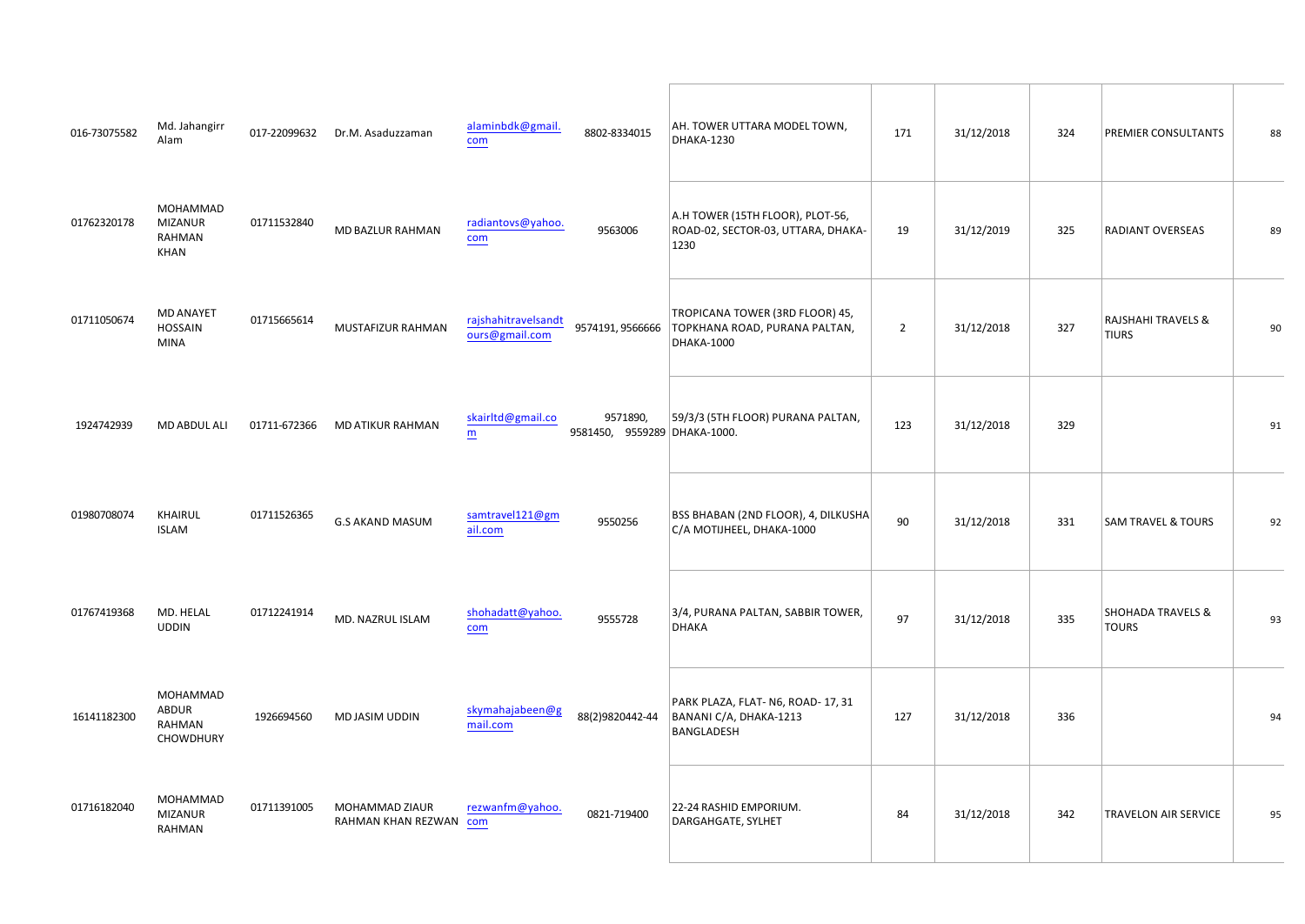| $\sim 1$ .     | 1 < @ 1 ; 9<br>/ 2 1 ; :                     |     |                                                                                                                                                                                                                                                                                                                                                               |                                                        | $\# \#$ $\#$ $\qquad$ $\qquad$ $\%$<br>%?                                                                                                                                                                                                                                                                                                                                                                                                                                                                                                                     | #                   | $\sim 0$                      | 8 <sup>8</sup>                                              | $\#$ |
|----------------|----------------------------------------------|-----|---------------------------------------------------------------------------------------------------------------------------------------------------------------------------------------------------------------------------------------------------------------------------------------------------------------------------------------------------------------|--------------------------------------------------------|---------------------------------------------------------------------------------------------------------------------------------------------------------------------------------------------------------------------------------------------------------------------------------------------------------------------------------------------------------------------------------------------------------------------------------------------------------------------------------------------------------------------------------------------------------------|---------------------|-------------------------------|-------------------------------------------------------------|------|
| $\#$           | % &%                                         | # # | $\%$                                                                                                                                                                                                                                                                                                                                                          | $#$ !                                                  | %<br>#!<br>&                                                                                                                                                                                                                                                                                                                                                                                                                                                                                                                                                  |                     | " $#$                         |                                                             |      |
| $\frac{1!}{4}$ | $\frac{\%}{\%}$                              |     | and the state of the state of the<br>$\frac{8}{1}$                                                                                                                                                                                                                                                                                                            | #<br>"#"                                               | $\begin{array}{ccccc}\n\mathbb{S} & \mathbb{S} & & \\ \mathbb{S} & & \mathbb{S} & \\ \end{array}$                                                                                                                                                                                                                                                                                                                                                                                                                                                             | $\mathbf{u}$        | $\mathbf{u}$                  |                                                             |      |
| $\mathbf{u}$   | % %%<br>$\begin{array}{c} 6 \ 8 \end{array}$ |     |                                                                                                                                                                                                                                                                                                                                                               | $\mathbb{R}^n \times \mathbb{R}^n \times \mathbb{R}^n$ | $\pm$                                                                                                                                                                                                                                                                                                                                                                                                                                                                                                                                                         |                     | $\pm$                         | $\%$                                                        |      |
| $11"$ % \$     |                                              |     | $#$ % ) $)$ \$<br>$\%$ $\qquad \qquad$ $\qquad$ $\qquad$ $\qquad$ $\qquad$ $\qquad$ $\qquad$ $\qquad$ $\qquad$ $\qquad$ $\qquad$ $\qquad$ $\qquad$ $\qquad$ $\qquad$ $\qquad$ $\qquad$ $\qquad$ $\qquad$ $\qquad$ $\qquad$ $\qquad$ $\qquad$ $\qquad$ $\qquad$ $\qquad$ $\qquad$ $\qquad$ $\qquad$ $\qquad$ $\qquad$ $\qquad$ $\qquad$ $\qquad$ $\qquad$ $\q$ |                                                        | % ( '<br>% (                                                                                                                                                                                                                                                                                                                                                                                                                                                                                                                                                  | $\sim 1$            | $\mathbf{1}$ and $\mathbf{1}$ | $\mathcal{A}(\mathcal{A})$ , and $\mathcal{A}(\mathcal{A})$ |      |
| #              | # %/01221:<br>#! $% 5 = T \cdot 9$ :         |     | $\frac{1}{2}$ # 18% 3 & 4 5 61 7 0 9 2 $\frac{1}{2}$ $\frac{1}{4}$                                                                                                                                                                                                                                                                                            | #<br>$\#$                                              | and the control of the<br>%<br>$\begin{array}{cc} \text{\$} & ( & \text{\,} \\ \text{\,} & \text{\,} \\ \text{\,} & \text{\,} \\ \text{\,} & \text{\,} \\ \text{\,} & \text{\,} \\ \text{\,} & \text{\,} \\ \text{\,} & \text{\,} \\ \text{\,} & \text{\,} \\ \text{\,} & \text{\,} \\ \text{\,} & \text{\,} \\ \text{\,} & \text{\,} \\ \text{\,} & \text{\,} \\ \text{\,} & \text{\,} \\ \text{\,} & \text{\,} \\ \text{\,} & \text{\,} \\ \text{\,} & \text{\,} \\ \text{\,} & \text{\,} \\ \text{\,} & \$<br>$\mathbf{u} = \mathbf{u}$ .<br>$\frac{1}{2}$ | $\mathbf{I}$        | $\pm$ ".                      | $\%$                                                        |      |
|                | $\frac{1}{2}$ " % & % " " %                  |     |                                                                                                                                                                                                                                                                                                                                                               | $!$ # $!$ " $!$                                        | $\mathbf{u}$ .<br>%\$\$                                                                                                                                                                                                                                                                                                                                                                                                                                                                                                                                       | $\langle 1 \rangle$ | $\pm$                         | <b>Contract Contract</b><br>$\sim$ 100 $\mu$                |      |
| $!$ # $"$      | $\%$                                         |     | $\frac{1}{2}$ ( \$                                                                                                                                                                                                                                                                                                                                            | $!$ # # #                                              | $\begin{array}{cccc} & & \circ & & * & \\ & & \# & \# & & \ast & & \circ \\ \mathfrak{S} & ( & \quad , & & \end{array}$<br>$\#$ $\quad$ $\#$<br>%                                                                                                                                                                                                                                                                                                                                                                                                             |                     | $\pm$                         |                                                             |      |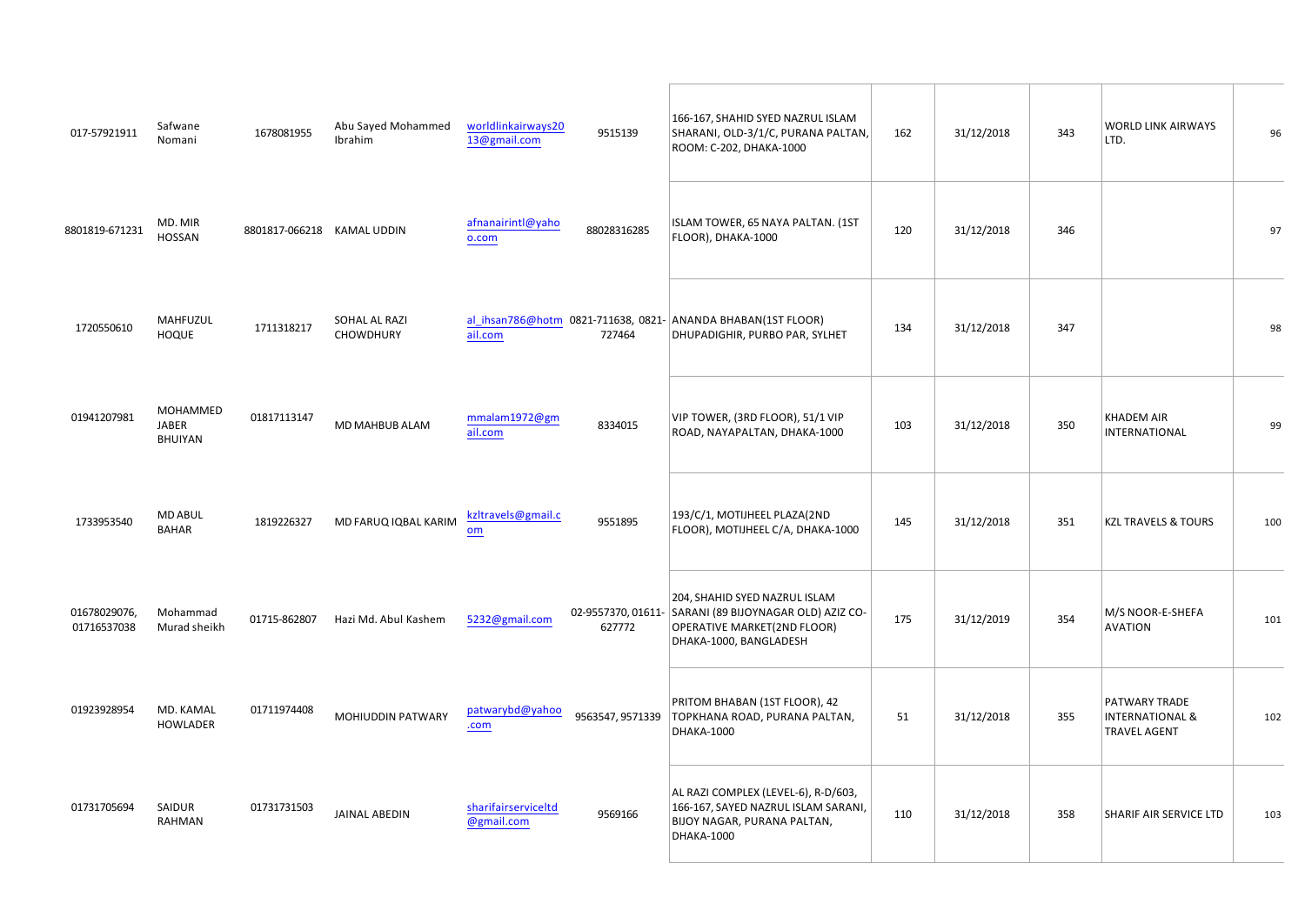| $\#$                                                                                                                                                                                                                       | & % &                                                        | # # # $\%$ % % %<br>! $\%$                                                                                                                                                                                                                                          | $\vert \cdot \vert$                                                                                                                        | $\mathcal{S} = \mathcal{S}$                                                                                                                                                                                                                                                                                                        |       |          | $\sim 1$     | $\frac{9}{10}$   |           |
|----------------------------------------------------------------------------------------------------------------------------------------------------------------------------------------------------------------------------|--------------------------------------------------------------|---------------------------------------------------------------------------------------------------------------------------------------------------------------------------------------------------------------------------------------------------------------------|--------------------------------------------------------------------------------------------------------------------------------------------|------------------------------------------------------------------------------------------------------------------------------------------------------------------------------------------------------------------------------------------------------------------------------------------------------------------------------------|-------|----------|--------------|------------------|-----------|
| $\mathcal{P}^{\mathbf{m}}=\mathbf{1}\in\mathcal{P}^{\mathbf{m}}$ .                                                                                                                                                         | % & %                                                        | $\#$ " " ! "<br>$\%$                                                                                                                                                                                                                                                | $\left( \begin{array}{cc} 1 & 0 \\ & \ddots \\ & & 1 \end{array} \right) \left( \begin{array}{cc} 1 & 0 \\ 0 & \ddots \end{array} \right)$ | $\%$<br>$\pmb{\ast}$<br>$\#$ ! ,                                                                                                                                                                                                                                                                                                   | $"$ # |          |              | $\overline{a}$   | $\bar{1}$ |
| $\sim 1\%$ .                                                                                                                                                                                                               | $\%$ &<br>%<br>$\%$                                          | $\frac{1}{2}$ #!! % & '%                                                                                                                                                                                                                                            | $\begin{array}{cc} & \# \\ \# & \# \end{array}$                                                                                            | $\theta_{\rm c}$                                                                                                                                                                                                                                                                                                                   | $\pm$ |          |              |                  | $\#$      |
| $\begin{array}{ccc} & \text{\textbf{m}} & \text{\textbf{m}} & \text{\textbf{m}} \\ & \text{\textbf{m}} & \text{\textbf{m}} & \text{\textbf{m}} \\ & \text{\textbf{m}} & \text{\textbf{m}} & \text{\textbf{m}} \end{array}$ | $\%$                                                         | $\begin{array}{c} \begin{array}{c} \text{!} \ \text{!} \ \end{array} \\ \begin{array}{c} \text{"} \ \end{array} & \begin{array}{c} \text{!} \ \end{array} \\ \begin{array}{c} \text{!} \ \end{array} & \begin{array}{c} \text{!} \ \end{array} \end{array}$<br>$\%$ | $\begin{array}{c} \# \quad ! \\ \quad ! \; ! \; ! \end{array}$                                                                             | $\sim 1$<br>$\mathbb S$<br>$\%$<br>$\mathbf{I}$                                                                                                                                                                                                                                                                                    |       |          | $\mathbf{u}$ |                  |           |
| $\sim 10^{-10}$                                                                                                                                                                                                            |                                                              | $\frac{1}{2}$ # $\frac{1}{2}$ %                                                                                                                                                                                                                                     | $\#$                                                                                                                                       | % (                                                                                                                                                                                                                                                                                                                                | $\pm$ | $\sim 1$ | $\#$         | $\omega_{\rm c}$ |           |
| $\frac{11}{4}$                                                                                                                                                                                                             | $\%$<br>%                                                    | $\frac{1}{1\#}$<br>$($ \$                                                                                                                                                                                                                                           | !# ##                                                                                                                                      | $\begin{array}{cc} & & \\ \# \# & \# \\ \end{array}$<br>$\%$ $\qquad$ $\frac{*}{\cdot}$<br>$\begin{array}{cc} \text{\#} & \text{\#} \\ \text{\%} & \end{array}$<br>$\bar{f}$<br>$\updownarrow$ ( ,                                                                                                                                 |       |          |              | $\mathbb{Z}^+$   |           |
| $\#$ $\#$ !                                                                                                                                                                                                                |                                                              | $\mathbb{R}^n\mathbb{R}$<br>$\%$<br>$\sqrt[6]{3}$                                                                                                                                                                                                                   | $\pm$ "1                                                                                                                                   | " # ( % % $\frac{6}{1}$ % $\frac{6}{1}$ % $\frac{6}{1}$ % $\frac{6}{1}$ % $\frac{6}{1}$<br>6<br>$\mathcal{A}^{\mathcal{A}}$ and $\mathcal{A}^{\mathcal{A}}$                                                                                                                                                                        | !#    |          |              | $\blacksquare$   |           |
|                                                                                                                                                                                                                            | A 3 5 6 661 (<br>$\frac{1}{2}$ $\frac{1}{25}$ ;<br>\$05: D1; | $% / 0 1 2 2 9 8 7 1 ; 5 =$<br>$\pm$<br>$0 / @ 305 = D$                                                                                                                                                                                                             | $\frac{\Pi}{\Pi(1,1)}$                                                                                                                     | $\sim1$ $^{\circ}$<br>$\begin{array}{ccc} & \vdots & & \multicolumn{3}{c}{\text{\bf 5}}\\ & \multicolumn{3}{c}{\text{\bf 6}}\\ \multicolumn{3}{c}{\text{\bf 7}}\\ & \multicolumn{3}{c}{\text{\bf 8}}\\ & \multicolumn{3}{c}{\text{\bf 9}}\\ & \multicolumn{3}{c}{\text{\bf 1}}\\ & \multicolumn{3}{c}{\text{\bf 1}}\\ \end{array}$ | $\#$  |          |              |                  |           |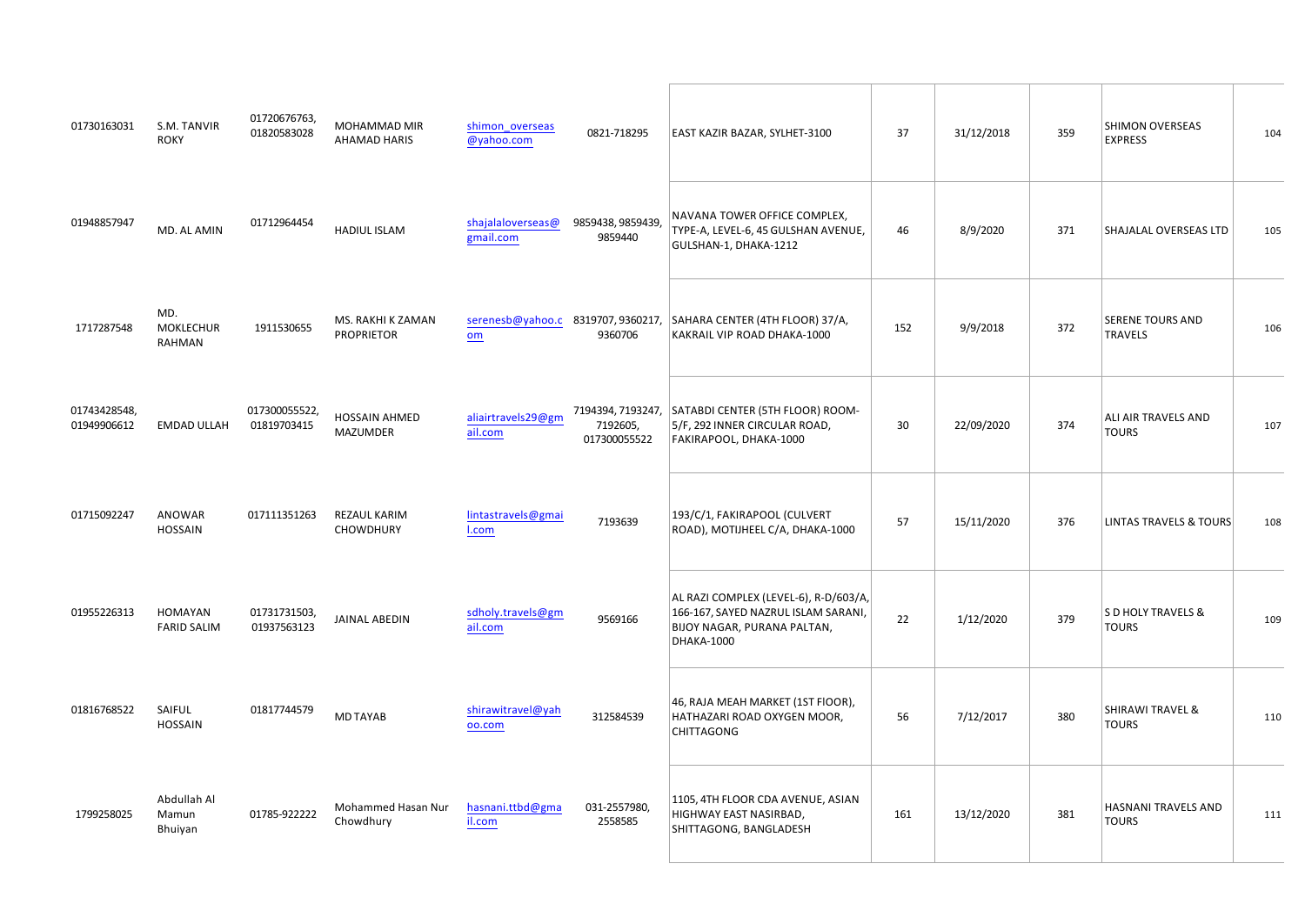| $1 \t11 \t#$ \$                      |                             | #! "! % % % \$ \$<br>$\frac{1!}{4}$                                                                                                                                                                                                                                                                                 |         | $+11$ "<br>$+$ #<br>$\begin{array}{c} \circ \\ \circ \\ \circ \end{array}$<br>$\sqrt{2}$                                                                                                                                                                                                                                                                                                                                      | $\pm$          |                |              | $\mathbb{S}$            |       |
|--------------------------------------|-----------------------------|---------------------------------------------------------------------------------------------------------------------------------------------------------------------------------------------------------------------------------------------------------------------------------------------------------------------|---------|-------------------------------------------------------------------------------------------------------------------------------------------------------------------------------------------------------------------------------------------------------------------------------------------------------------------------------------------------------------------------------------------------------------------------------|----------------|----------------|--------------|-------------------------|-------|
| $\mathbf{u}=\mathbf{u}=\mathbf{u}$ . | $\%$                        | $\Gamma=2$<br>$\pm$ 1.<br>$\%$<br>$\%$                                                                                                                                                                                                                                                                              |         | $\frac{\%}{\%}$<br>$\frac{0}{0}$<br>$\left($                                                                                                                                                                                                                                                                                                                                                                                  | $\mathbf{u}$   | $\mathbf{u}$   | $\mathbf{I}$ |                         |       |
|                                      | $\sqrt[6]{3}$               | $\begin{array}{cc} ! & \# \\ \# & \vdots \# \end{array}$ %                                                                                                                                                                                                                                                          |         | $\%$<br>and the con-<br>$\%$<br>$\frac{1}{5}$ $\frac{1}{5}$ $\frac{6}{5}$ $\frac{1}{5}$                                                                                                                                                                                                                                                                                                                                       |                | $\mathbf{I}$   | $\#$         | %                       |       |
| $\#$ " !                             | $^{\prime\prime}$ %<br>$\&$ | $\cdot$ %<br>$\#$ $\#$<br>%                                                                                                                                                                                                                                                                                         | $ $ ##" | $%$ (<br>$%$ %\$                                                                                                                                                                                                                                                                                                                                                                                                              | $\mathbf{u}$ . |                |              | $\int$ $\int$<br>8<br>& | $\pm$ |
| $\#$ !!" $\#$ ""                     |                             | $\theta_{\rm{eff}}$<br>$\sim 2.1$ , $\sim 1$<br>% & %<br>$\boldsymbol{\mathsf{S}}$                                                                                                                                                                                                                                  |         | $\#$<br>$\#$                                                                                                                                                                                                                                                                                                                                                                                                                  |                |                |              | %<br>$\%$               | $\#$  |
| $\sim 10^{10}$ . In (                | % 3 (&1 < 1G=A<br>%185239   | $\begin{array}{c} 1 \\ 1 \end{array}$<br>""#!#! & \$ & % 1 0 9 91; 0 2 1 -                                                                                                                                                                                                                                          |         | $2 - 1$<br>$+$ \$<br>$\sqrt[6]{\frac{1}{2}}$                                                                                                                                                                                                                                                                                                                                                                                  | $\#$           | $\mathbf{u}$   |              | ( %)                    |       |
| $#$ # "                              | % 3 & $1 =$<br>$1 = 5 B$    | $\pm$ 1<br>% 3 & @ 1 $\neq$ 7 7 1 :0 1 -                                                                                                                                                                                                                                                                            |         | $\label{eq:2.1} \begin{split} \mathbf{u} &= \mathbf{u} + \mathbf{v} \mathbf{u} + \mathbf{v} \mathbf{u} + \mathbf{v} \mathbf{u} + \mathbf{v} \mathbf{u} \mathbf{u} + \mathbf{v} \mathbf{u} \mathbf{u} + \mathbf{v} \mathbf{u} \mathbf{u} + \mathbf{v} \mathbf{u} \mathbf{u} \mathbf{u} + \mathbf{v} \mathbf{u} \mathbf{u} \mathbf{u} + \mathbf{v} \mathbf{u} \mathbf{u} \mathbf{u} + \mathbf{v} \mathbf{u} \mathbf{u} \mathbf$ | $\sim 10$      | $\mathbf{u}$   |              |                         |       |
| $\mathbf{0}$ .                       | %                           | $\frac{1}{2}$ $\frac{1}{2}$ $\frac{1}{2}$ $\frac{1}{2}$ $\frac{1}{2}$ $\frac{1}{2}$ $\frac{1}{2}$ $\frac{1}{2}$ $\frac{1}{2}$ $\frac{1}{2}$ $\frac{1}{2}$ $\frac{1}{2}$ $\frac{1}{2}$ $\frac{1}{2}$ $\frac{1}{2}$ $\frac{1}{2}$ $\frac{1}{2}$ $\frac{1}{2}$ $\frac{1}{2}$ $\frac{1}{2}$ $\frac{1}{2}$ $\frac{1}{2}$ |         | $\,$<br>$$\mathbb{S}$$                                                                                                                                                                                                                                                                                                                                                                                                        |                | $\mathbf{u}$ . | $\mathbf{u}$ | $\%$                    |       |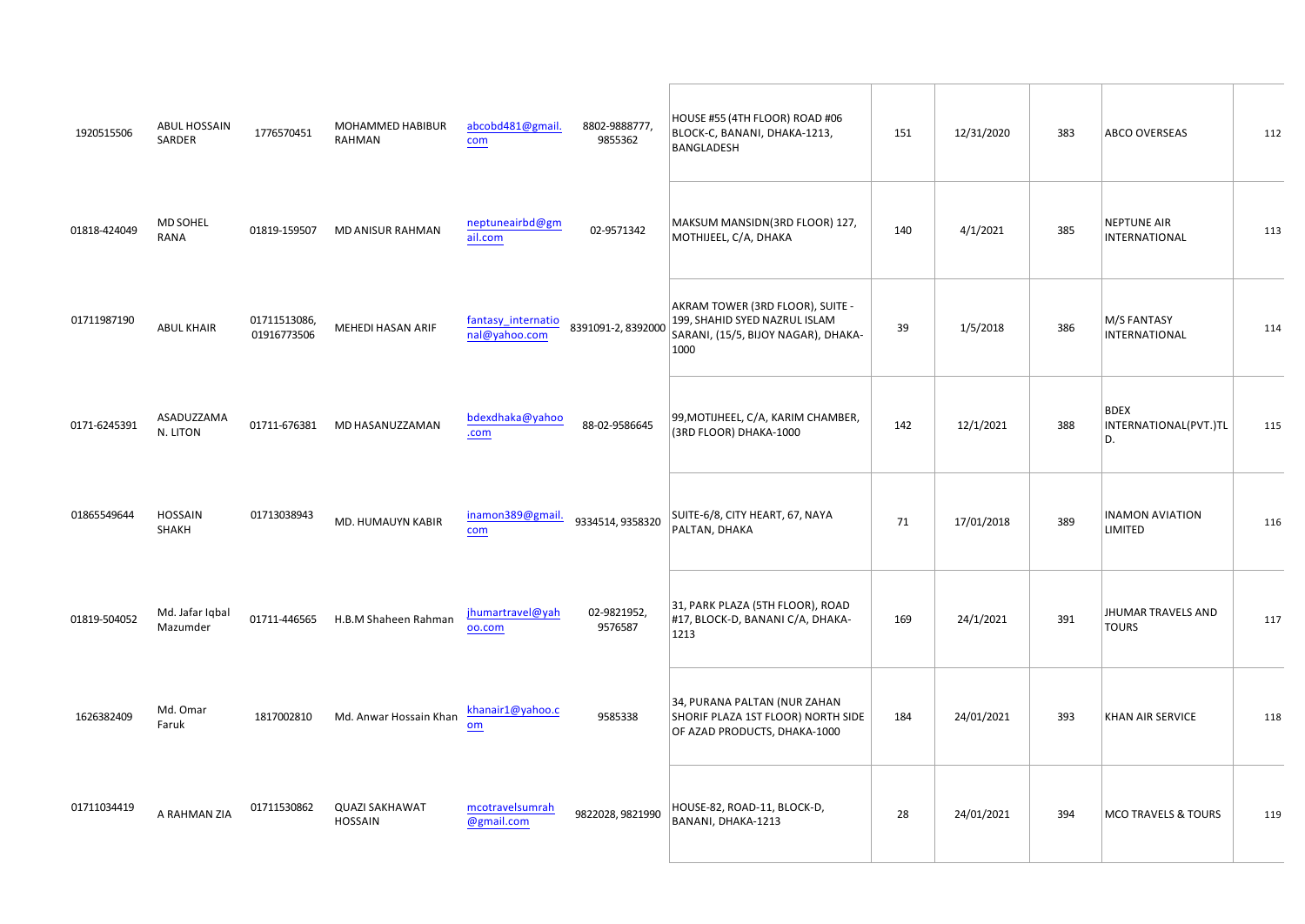|                                           | $\mathfrak{S}$                       |         | #! !# \$ " \$                                                                                                                   | $\frac{1}{2}$ and $\frac{1}{2}$ . If $\frac{1}{2}$ and $\frac{1}{2}$                                                                                                                                                                                                                                                                                                                                                                 | $\#$             | " & & $8 \cdot 8$<br>%                                                                                                                                                                                                                                                           |                                      |                                                           | $\mathbf{I}$                  | %<br>$\overline{a}$         |              |
|-------------------------------------------|--------------------------------------|---------|---------------------------------------------------------------------------------------------------------------------------------|--------------------------------------------------------------------------------------------------------------------------------------------------------------------------------------------------------------------------------------------------------------------------------------------------------------------------------------------------------------------------------------------------------------------------------------|------------------|----------------------------------------------------------------------------------------------------------------------------------------------------------------------------------------------------------------------------------------------------------------------------------|--------------------------------------|-----------------------------------------------------------|-------------------------------|-----------------------------|--------------|
| # # # #                                   | $%$ % %<br>$\%$                      |         | $\frac{1}{1}$ % % % %                                                                                                           |                                                                                                                                                                                                                                                                                                                                                                                                                                      | $\sim 110^{-10}$ | %<br>$\%$<br>\$<br>$\overline{\phantom{a}}$<br>$\mathcal{A}^{\mathcal{A}}$ and $\mathcal{A}^{\mathcal{A}}$ .                                                                                                                                                                     |                                      |                                                           | #                             | $\%$<br>$%$ % $"$<br>$\sim$ |              |
| $\sim 1$ .                                | $\%$                                 | " # # " | $\boldsymbol{\mathsf{S}}$                                                                                                       | $\begin{array}{c}\n\hline\n\end{array}$                                                                                                                                                                                                                                                                                                                                                                                              |                  | $\%$                                                                                                                                                                                                                                                                             | $\#$                                 | $\mathbf{I}$                                              |                               | $\pmb{\&}$                  |              |
|                                           | # !# !#<br>" " "   % & " !# ! % % \$ |         |                                                                                                                                 | $\begin{array}{ccccccccccccc} \textbf{1} & \textbf{1} & \textbf{1} & \textbf{1} & \textbf{1} & \textbf{1} & \textbf{1} & \textbf{1} & \textbf{1} & \textbf{1} & \textbf{1} & \textbf{1} & \textbf{1} & \textbf{1} & \textbf{1} & \textbf{1} & \textbf{1} & \textbf{1} & \textbf{1} & \textbf{1} & \textbf{1} & \textbf{1} & \textbf{1} & \textbf{1} & \textbf{1} & \textbf{1} & \textbf{1} & \textbf{1} & \textbf{1} & \textbf{1} &$ |                  | $\frac{1}{2}$<br>\$                                                                                                                                                                                                                                                              | $\#$                                 |                                                           | $\mathbf{u}$ .                | $\sqrt[6]{3}$               |              |
| $\frac{1}{2}$ $\frac{1}{2}$ $\frac{1}{2}$ | %<br>$\%$<br>%                       |         | $\begin{array}{ccccc}\n & & \frac{96}{6} & \frac{96}{6} \\  & \frac{1}{3} & & \frac{1}{96} \\  & \frac{5}{3} & & \n\end{array}$ |                                                                                                                                                                                                                                                                                                                                                                                                                                      | $\#$ "           | $\%$<br>$\mathcal{S}$<br>$\%$<br>$\sim 100$ km s $^{-1}$<br>$\quad \  \  \, \mathbb{S} \quad (\quad \quad \, ,$                                                                                                                                                                  | $\#$                                 |                                                           | $\mathbf{u}$                  |                             |              |
|                                           | % (( $" '$ ! ( %                     |         |                                                                                                                                 | $\label{eq:2.1} \frac{1}{\sqrt{2\pi}}\frac{1}{\sqrt{2\pi}}\frac{1}{\sqrt{2\pi}}\frac{1}{\sqrt{2\pi}}\frac{1}{\sqrt{2\pi}}\frac{1}{\sqrt{2\pi}}\frac{1}{\sqrt{2\pi}}\frac{1}{\sqrt{2\pi}}\frac{1}{\sqrt{2\pi}}\frac{1}{\sqrt{2\pi}}\frac{1}{\sqrt{2\pi}}\frac{1}{\sqrt{2\pi}}\frac{1}{\sqrt{2\pi}}\frac{1}{\sqrt{2\pi}}\frac{1}{\sqrt{2\pi}}\frac{1}{\sqrt{2\pi}}\frac{1}{\sqrt{2\pi}}\frac{1}{\sqrt$                                 |                  |                                                                                                                                                                                                                                                                                  |                                      |                                                           | $\mathbf{u}$ and $\mathbf{u}$ | $%$ ) %                     | $\mathbf{I}$ |
|                                           | $\# \#$ ! (109335661 (1216771:;      |         |                                                                                                                                 |                                                                                                                                                                                                                                                                                                                                                                                                                                      | $\sim 1$         | $\%$<br>$\begin{array}{ccccc} \# \text{ '' ( } $ \$ & & \text{\% } \\ \text{ ' } & & \text{\$ } & \text{\% } \\ \end{array}, \quad \begin{array}{ccccc} \text{\#} \text{ '' & & \# \\ \text{\#} \text{ ' } & & \text{\# } \\ \text{\#} \text{ ' } & & \text{\# } \\ \end{array}$ |                                      |                                                           | $\mathbf{u}$                  | $\%$                        | $\#$         |
| $#$ ! #                                   | %102535<br>171;                      |         | # $18\%318 = 576612$ # # # 52/<br>$52/$ ;                                                                                       |                                                                                                                                                                                                                                                                                                                                                                                                                                      |                  | $\pm$ - $\pm$<br>$+$                                                                                                                                                                                                                                                             | $\mathbf{u} = \mathbf{u} \mathbf{u}$ | $\mathbf{I}=\mathbf{I}^{\mathrm{max}}$ . The $\mathbf{I}$ | $\sim 100$                    |                             |              |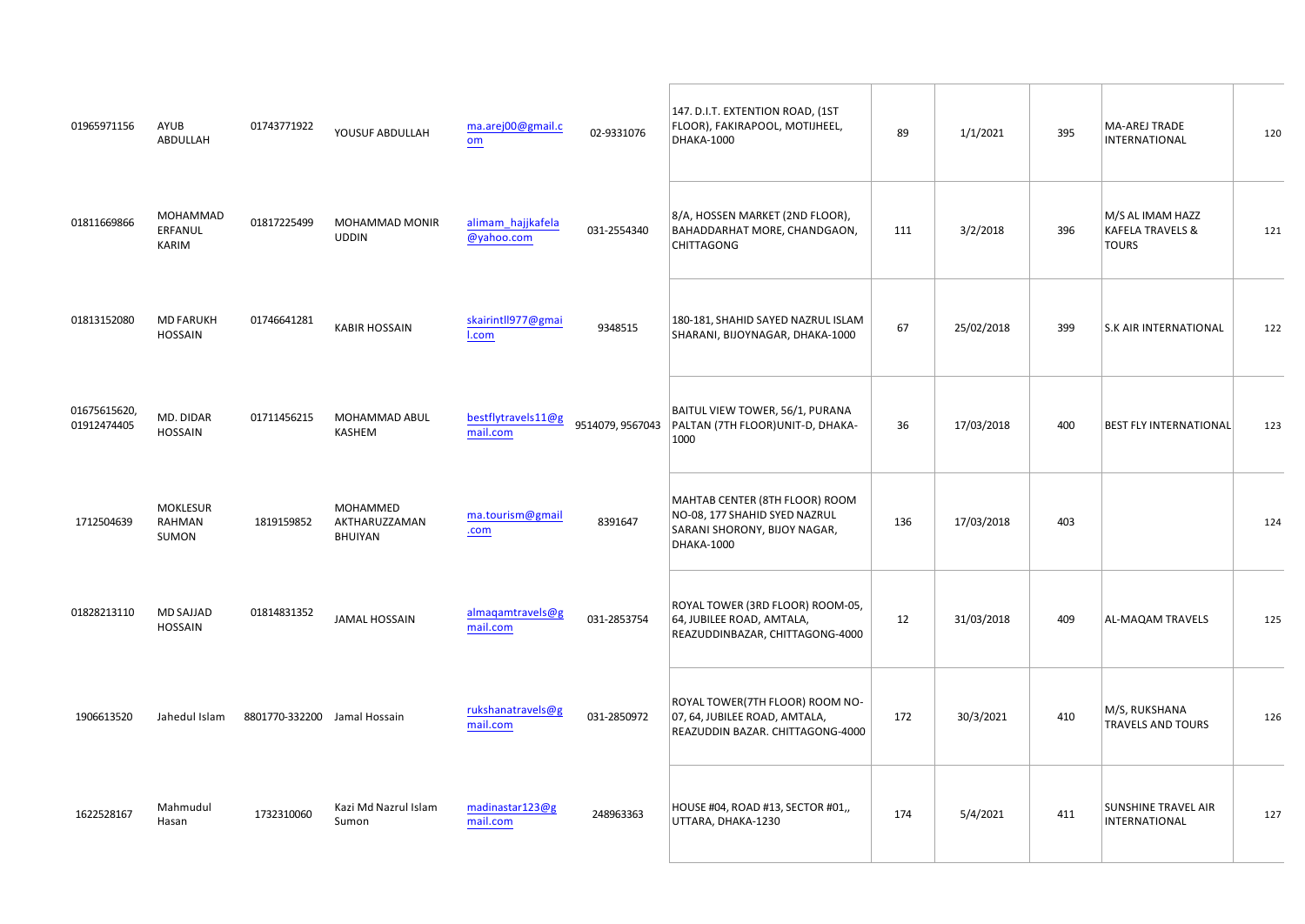| $\#$                         | % %%<br>$\%$              | $\%$ % % % ' $\%$<br>$\mathbf{u}$ .                                                                                             |                | $"$ # $"$<br>$1\times10^{-5}$<br>$\mathbf{I}$ | $\mathbf{I}$                                                                                                                                                                                                                                                                                                                                                                                                                                                                                                                          | $\#$<br>$\sim$ |                 | $\mathbf{u}$ | $\mathbf{u}$ | $\star$<br>$\pmb{8}$        |              |
|------------------------------|---------------------------|---------------------------------------------------------------------------------------------------------------------------------|----------------|-----------------------------------------------|---------------------------------------------------------------------------------------------------------------------------------------------------------------------------------------------------------------------------------------------------------------------------------------------------------------------------------------------------------------------------------------------------------------------------------------------------------------------------------------------------------------------------------------|----------------|-----------------|--------------|--------------|-----------------------------|--------------|
| $\#$ "                       | $\%$<br>$\%$ $\%$         | $!$ !!!### %<br>$\%$ %<br>$\$$                                                                                                  |                | $!$ # "                                       | $\begin{array}{ccccc}\n# & " \$ & \quad \sqrt{\ }\\  & & \ \end{array}\n\quad \begin{array}{ccccc}\n% & & \times & \times\\ \n% & & \times & \times\\ \n% & & \times & \times\\ \n% & & \times & \times\\ \n% & & \times & \times\\ \n% & & \times & \times\\ \n% & & \times & \times\\ \n% & & \times & \times\\ \n% & & \times & \times\\ \n% & & \times & \times\\ \n% & & \times & \times\\ \n% & & \times & \times\\ \n% & & \times & \times\\ \n% & & \times & \times\\ \n% & & \times & \times\\ \n% & & \times & \times\\ \n% |                | $\#$            | $\mathbf{H}$ | $\mathbf{u}$ |                             |              |
|                              | % $5 < 145 =$<br>1021;    | ##! %/01 A35\$61701                                                                                                             |                | $\mathbf{H}$                                  | $\mathbf{u}$                                                                                                                                                                                                                                                                                                                                                                                                                                                                                                                          |                | $\#$            | $\mathbf{I}$ | " $#$        | $\frac{1}{2}$               |              |
| $\theta$                     | % (<br>$%$ \$ \$          |                                                                                                                                 | $\equiv$       | !#<br>$! \# ! \! !$<br>$\pm1$                 | $\%$<br>$%$ \$ "<br>% $($                                                                                                                                                                                                                                                                                                                                                                                                                                                                                                             |                |                 | $\#$         | $\mathbf{u}$ |                             |              |
| $\#$                         | $\%$ &<br>$\rightarrow$   | $\begin{array}{cccc} & & \# & & \\ & & \cdot & & \cdot & \\ & & & \cdot & & \otimes & \otimes \otimes \otimes \end{array}$<br>% | $\blacksquare$ | $\pm$ 1.1 $\pm$<br>$\pm$ $\pm$                | $\#$                                                                                                                                                                                                                                                                                                                                                                                                                                                                                                                                  |                | $\#$            |              | $\mathbf{u}$ | $\omega_{\rm c}$            |              |
| $\mathbf{u}$<br># $\%$       | $\%$                      | $\mathbf{1}$<br>$\overline{(\ }$<br>$\%$                                                                                        |                | $\#$ ! "<br>$\#$ !                            | $\,$ , $\,$ , $\,$                                                                                                                                                                                                                                                                                                                                                                                                                                                                                                                    | $\,$           | $\pm$           |              | $\mathbf{u}$ | $'$ % ( (<br>$\%$<br>$\sim$ |              |
|                              | # #! $\frac{1}{2}$ % % '' | $\pm$ 1                                                                                                                         |                | $\#$ ! $\; \#$                                | $\begin{array}{c} \sqrt{6} \\ \sqrt{6} \end{array}$<br>$\#$<br>$\mathcal{A}^{\mathcal{A}}$ , $\mathcal{A}^{\mathcal{A}}$                                                                                                                                                                                                                                                                                                                                                                                                              |                | $\mathbf{u}$ as |              | $\mathbf{u}$ | $\%$<br>$\sim$              | $\mathbf{u}$ |
| $\#$ $\quad$ ! $\,$ " ! $\,$ | $\%$ & $\$$<br>$\%$       | \$                                                                                                                              |                | " $\#$ "                                      | $"$ & & $"$ & $"$<br>$\%$<br>$\sim 0.1$<br>$\%$<br>$\overline{a}$                                                                                                                                                                                                                                                                                                                                                                                                                                                                     | $\mathbb{S}$   | $\pm$           |              | $\mathbf{u}$ |                             | $\mathbf{I}$ |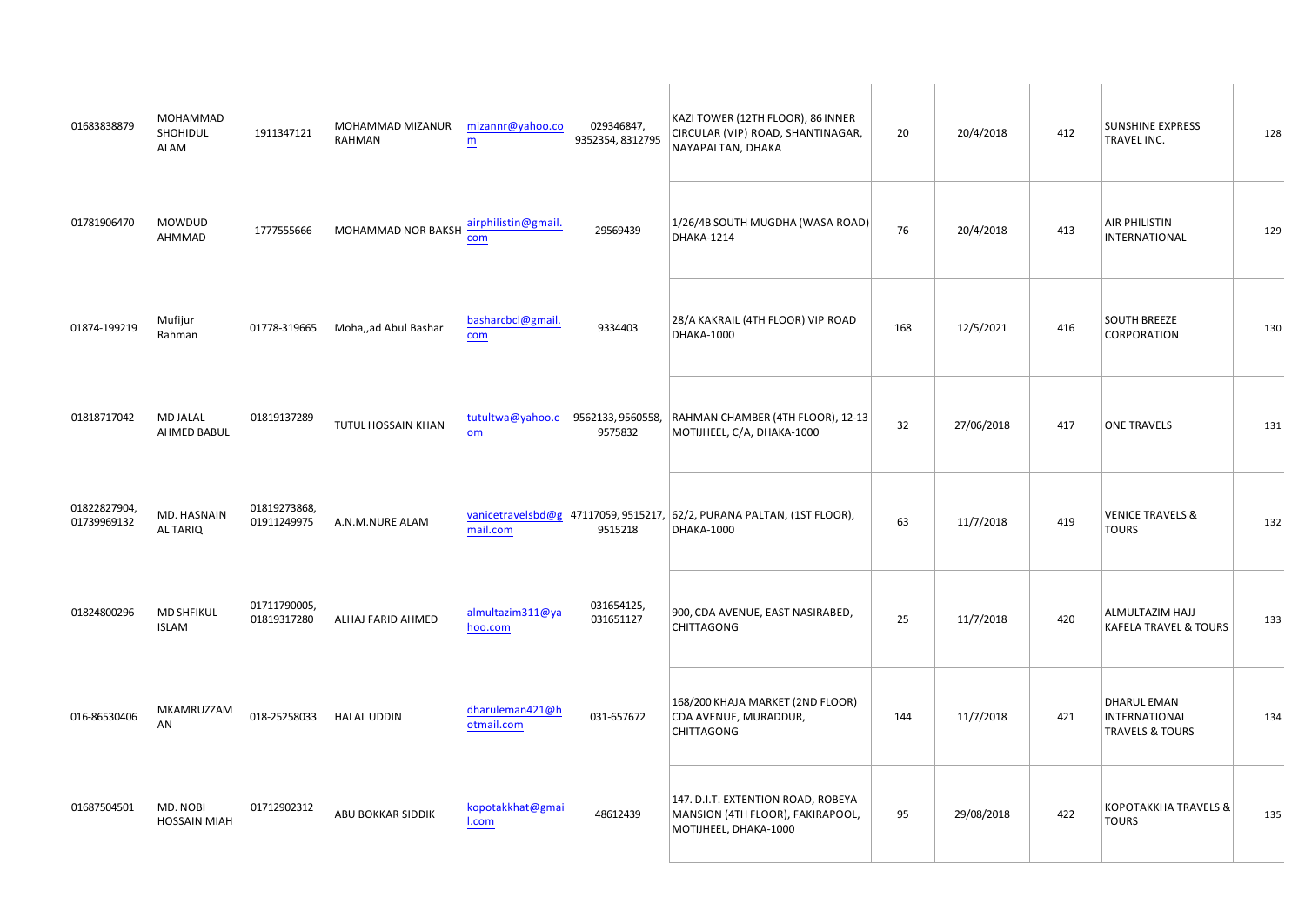| ###! #! % &<br>$\%$                          | ###! #! $\%$ &<br>$\%$                                                                                              | $\begin{array}{ccc} & \text{\bf \texttt{8}} & \text{\bf \texttt{8}}^{\ast}\text{ }\text{\bf 8} \\ \text{\bf \texttt{96}} & \text{\bf \texttt{(}} & \text{\bf \texttt{8}} \\ \end{array}$<br>$$  \%$ | $\pm 1$      | $\mathbf{u}=\mathbf{u}$ . | $\%$<br>$\blacksquare$ | #            |
|----------------------------------------------|---------------------------------------------------------------------------------------------------------------------|-----------------------------------------------------------------------------------------------------------------------------------------------------------------------------------------------------|--------------|---------------------------|------------------------|--------------|
| % %%<br>$#$ !!<br><b>Contract</b><br>9/6     | $\mathbf{u}$<br>% %%<br>$"$ #                                                                                       | % (                                                                                                                                                                                                 |              | $\mathbf{u}$              | $\%$                   |              |
| # "" ! % '<br>%                              | $\frac{1}{\sqrt{2}}\int_{\mathbb{R}^{2}}\left  \frac{1}{\sqrt{2}}\right  d\mathbf{x}$<br>$\hspace{0.1mm}^{\rm o}$ [ | % (                                                                                                                                                                                                 |              | $\mathbf{u}$              | $%$ (                  |              |
| # ##<br>\$<br>%                              | $\sim$ 1.<br>## $"$ \$<br>$\pm 1$ , $\pm 1$                                                                         | $\mathbf{u}_\perp$<br>\$S<br>$\sim 1$                                                                                                                                                               |              | $\mathbf{u}$              |                        |              |
| $\%$ &<br>" # #<br>$\%$<br>%                 | $\#$<br>$1! \frac{9}{6}$<br>% %<br>$\pm$ 1<br>$\%$ %<br>$\%$<br>$\equiv$                                            | $^{\rm n}$ [                                                                                                                                                                                        | $\mathbf{I}$ | $\blacksquare$            |                        |              |
| ## $\frac{\frac{96}{01221}}{\frac{10}{500}}$ | $\sim 10^{11}$ km $^{-1}$<br>"! " $A357A0 \$ \$;05:D —<br>$\sim$ 1 $^{-10}$ 1.                                      | $\mathbf{H}$                                                                                                                                                                                        | $\#$         | $\mathbf{u}$              |                        | $\mathbf{u}$ |
| % 3 86:721<br>A 9 3                          | $!$ #! A 5\$61 7 0 $\mathcal{D} \neq \mathcal{Q}$ 3 0 $\longleftarrow$                                              | $\boldsymbol{\mathsf{\$}}$<br>$\%$<br>$\overline{a}$                                                                                                                                                |              | $\mathbf{u}=\mathbf{u}$ . |                        | $\mathbf{u}$ |
| $\#$ !<br>$\left($                           | $\#$ !<br>% %%<br>$\frac{1}{2}$ 1#<br>$\sim 1-1$ .<br>$#$ #                                                         | $\#$<br>$\%$ (                                                                                                                                                                                      |              | $\mathbf{u}$              |                        | $\mathbf{u}$ |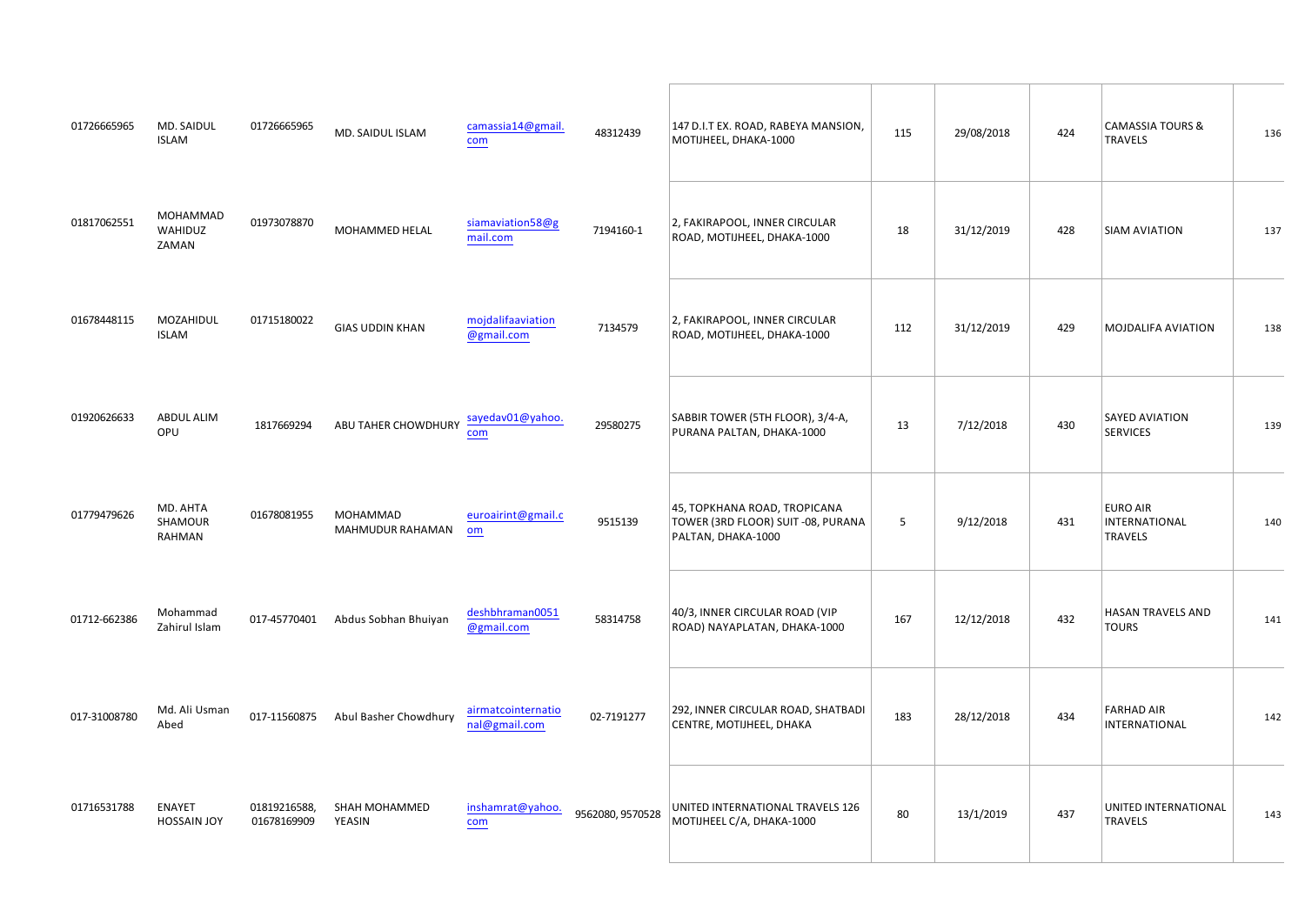| $\pm$ #"                             | %<br>%<br>% %<br>$\mathcal{A}^{\pm}$<br>$\%$ | $\overline{\phantom{a}}$ , $\overline{\phantom{a}}$ , $\overline{\phantom{a}}$ ,<br>% %% | $\sim11$<br>$\#$                                               | $\%$ (<br>$\pm$<br>$\mathbf{u}$ .                                                                                               |                | $\mathbf{0},\mathbf{0}$            | $\%$                                         | $\mathbf{u}(\mathbf{u})$ |
|--------------------------------------|----------------------------------------------|------------------------------------------------------------------------------------------|----------------------------------------------------------------|---------------------------------------------------------------------------------------------------------------------------------|----------------|------------------------------------|----------------------------------------------|--------------------------|
| $\pm$                                | % (                                          | # # # $\%$<br>$% \%$ \$                                                                  | % $\overset{*}{\overbrace{\qquad \qquad }^{*}}$                | $\cdot$ !<br>$^\star$<br>$\#$                                                                                                   |                | $\mathbf{0}$ at                    | $\star$<br>$\sim$                            | $\ ^{n}$ [               |
| $!$ ##!!                             | $%$ &                                        | $\pm$<br>$\%$<br>$\% \%$ %<br>) %<br>$\rightarrow$                                       | !# $\hspace{0.1mm}$ "                                          | $\%$<br>$\%$<br>$\pmb{\star}$<br>$\%$<br>$\#$<br>$% \mathcal{N}$ (<br>$\,$                                                      |                | $\mathbf{u}$ as                    | $\%$ $\%$<br>$\,$<br>$\mathbf{r}$            | $\,$ " $\#$              |
| $"$ $\#$ "                           | $% 3\% 1$ : ;<br>$33$ : ;                    | # # % 3 2 1 = 1 = G                                                                      | $\,$ !<br>! # $\,$ "                                           | $\#$ % $\qquad$ (                                                                                                               | $\#$           | $\mathbf{0},\mathbf{0},\mathbf{0}$ | $%$ \$<br>$$\mathbb{S}$$<br>$\%$             | $\mathbf{u}$             |
| # $"$                                | $%$ \$                                       | $\langle 1 \rangle$ ,<br>% &\$                                                           | $!$ #!                                                         | $\%$<br>%<br>%<br>$\frac{\mathcal{D}}{\mathcal{D}}$<br>$\mathbf{u}$                                                             | $\mathbf{I}$   | $\mathbb{R}^n$ .                   | $^{\prime}$ $\,$ $\,$ $\,$<br>$\blacksquare$ | $\mathfrak n$            |
|                                      | $\%$                                         | $\#$<br>%<br>%<br>$\%$ $\%$<br>$\%$                                                      | $\begin{array}{c} \# \, ! \, " \\ \# \, ! \, " \\ \end{array}$ | $\sqrt[6]{3}$<br>$\%$<br>$\sim 100$<br>$\%$<br>$\%$<br>$$^{\circ}$<br>$\mathcal{A}^{\mathcal{A}}$ , $\mathcal{A}^{\mathcal{A}}$ |                | $\mathbf{0},\mathbf{0}$            |                                              | $\mathbf{u}$             |
| $\#$ $\longrightarrow$ $\mathcal{I}$ | $%$ %                                        | $\pm$ $^{-1}$<br>$\%$                                                                    | $\mathbf{u}=\mathbf{u}=\mathbf{u}$ .                           | $\overline{a}$<br>$\pm 1$                                                                                                       | $\mathbf{u}$   | $\mathcal{P}(\mathcal{V})$         | $\%$<br>$\pmb{8}$                            | $\pm$                    |
| # $"$<br>$\#$                        | %8%                                          | % % %<br>$\frac{1}{2}$ #                                                                 | ! $\#$<br>$\frac{1}{2}$<br>$!$ # $!$                           | $\mathbf{u}$ .<br>$\%$<br>$\overline{a}$<br>$\%$ $\%$                                                                           | $\mathbf{u}$ . | $\ ^{n}$ 1 $\ ^{n}$                |                                              | $\pm$                    |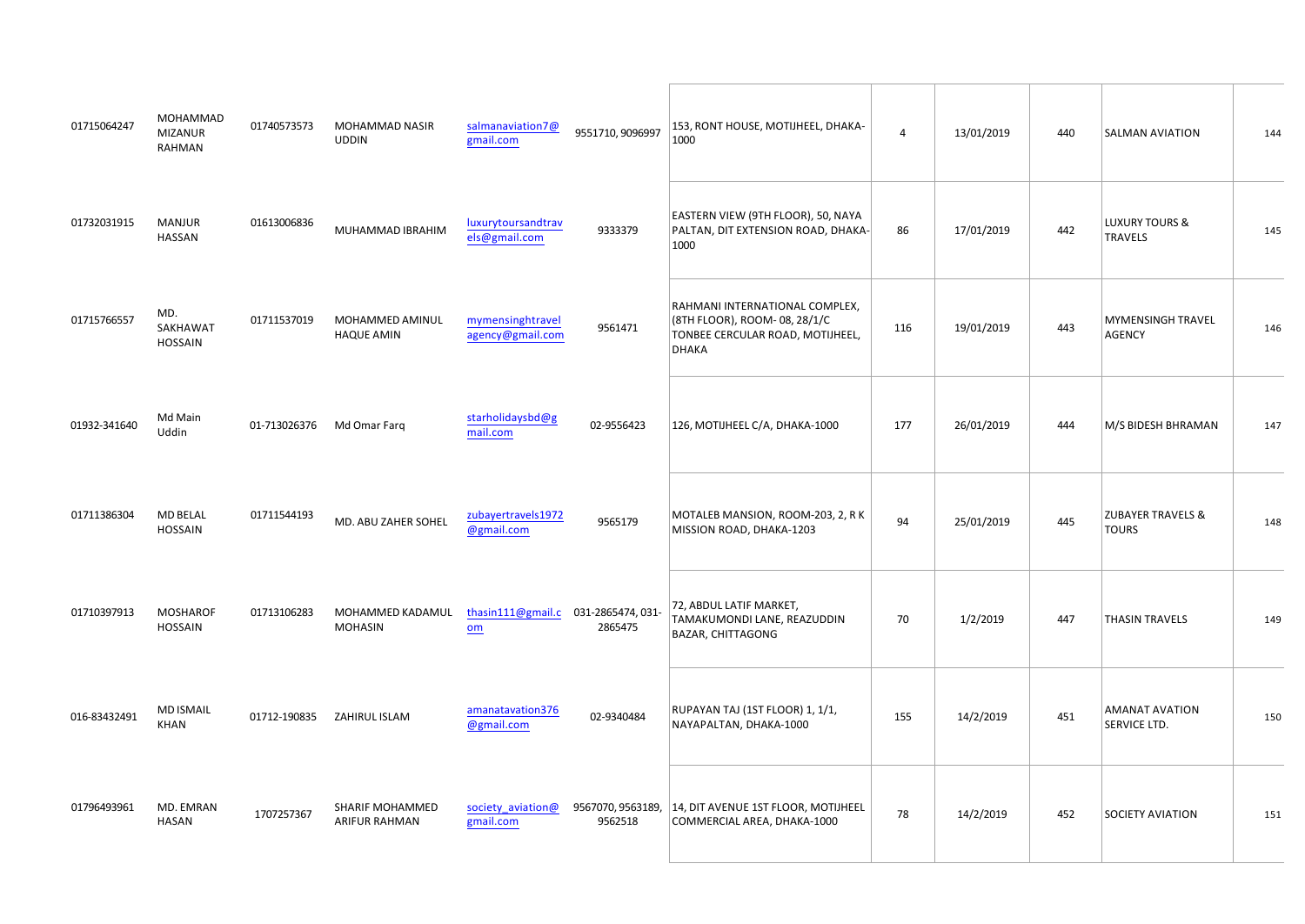| $\#$ $\qquad$ $\#$ $\>$ " $\>$<br>$\%$<br>$\%$ | $\frac{1}{2}$ %                                    |                                                                                            | $\#$<br>#                                                                                                                                                                                                                                                                                                                                                                                                                                                         | $\mathbf{u} = \mathbf{u} \mathbf{u}$ , where $\mathbf{u} = \mathbf{u} \mathbf{u}$<br>$\sim 1$ . | $\hspace{0.1mm}$ " $\hspace{0.1mm}$ " $\hspace{0.1mm}$ " |                                                                                                                                                                                                                                                                                                                                                                                                                                                                  | $\sim 10$                  |
|------------------------------------------------|----------------------------------------------------|--------------------------------------------------------------------------------------------|-------------------------------------------------------------------------------------------------------------------------------------------------------------------------------------------------------------------------------------------------------------------------------------------------------------------------------------------------------------------------------------------------------------------------------------------------------------------|-------------------------------------------------------------------------------------------------|----------------------------------------------------------|------------------------------------------------------------------------------------------------------------------------------------------------------------------------------------------------------------------------------------------------------------------------------------------------------------------------------------------------------------------------------------------------------------------------------------------------------------------|----------------------------|
| $\#$<br># %<br>% %<br>$\%$                     | #!<br><b>Contractor</b><br>$\sqrt[6]{\frac{1}{2}}$ |                                                                                            | $\begin{array}{ccccccccc} \cdot & & & & & & & \mathbf{\mathcal{B}\!/\!\!\!\!\!&} & \  \  \, \cdot & & & & & \  \  \cdot & & & & \  \cdot & & & \  \  \cdot & & & \  \  \cdot & & & \  \  \cdot & & & \  \  \cdot & & & \  \  \cdot & & & \  \  \cdot & & & \  \  \cdot & & & \  \  \cdot & & & \  \  \cdot & & & \  \  \cdot & & & \  \  \cdot & & & \  \  \cdot & & & \  \  \cdot & & & \  \  \cdot & & & \  \  \cdot & & & \  \  \cdot & & & \  \  \cdot & & &$ |                                                                                                 | "!#                                                      | $\omega_{\rm c}$                                                                                                                                                                                                                                                                                                                                                                                                                                                 | $\sim 1$                   |
| $)$ \$<br>$"$ $"$ $#$ #                        | $\overline{(\ }$                                   | $!$ # #                                                                                    | $\mathop{\$} \mathop{\$}$<br>$\mathbf{u}$                                                                                                                                                                                                                                                                                                                                                                                                                         |                                                                                                 | $\mathcal{P}(\mathcal{I})$                               |                                                                                                                                                                                                                                                                                                                                                                                                                                                                  | $\mathbb{R}^{\frac{1}{2}}$ |
| $\#$ $\#$ $\quad$ "<br>%                       | $\frac{1}{\pi}$ $\frac{1}{\pi}$ % &                | $#$ "<br>#!                                                                                | # #<br>$\%$ $\quad$ $\ast$<br>$\%$                                                                                                                                                                                                                                                                                                                                                                                                                                | $\mathbf{u}=\mathbf{u}$                                                                         | $\ ^{0}$<br>[ $\ ^{0}$                                   |                                                                                                                                                                                                                                                                                                                                                                                                                                                                  | $\sim 11$                  |
| #<br>18%8                                      | $\#$<br>$\%$                                       | 8 (    <br>$\%$                                                                            | $\frac{9}{5}$ % $\frac{1}{5}$<br>$\#$ $\#$                                                                                                                                                                                                                                                                                                                                                                                                                        |                                                                                                 | $\ ^{0}$ ! $\ ^{0}$                                      | $\,$                                                                                                                                                                                                                                                                                                                                                                                                                                                             | $\frac{1}{4}$              |
| $\#$<br>$\%$                                   | #, %% %<br>\$ %                                    | $\sim 1/1$ , $\sim 1.1$<br>$\frac{1}{\sqrt{2\pi}}\left( \frac{1}{\sqrt{2\pi}}\right) ^{2}$ | $\hspace{0.1mm}$ " $\hspace{0.1mm}$ "                                                                                                                                                                                                                                                                                                                                                                                                                             |                                                                                                 | " $#$                                                    | $\%$<br>$\gamma$                                                                                                                                                                                                                                                                                                                                                                                                                                                 | $\sim 10^5$                |
| % $$$<br>" " #<br>$\$$                         | $\frac{1}{2}$ # $\frac{\%}{6}$ % % \$              | $\#$                                                                                       | $\frac{1}{2}$ $\frac{1}{2}$ $\frac{1}{2}$ $\frac{1}{2}$<br>$\int$ $\int$ $\frac{1}{2}$                                                                                                                                                                                                                                                                                                                                                                            |                                                                                                 | $\,$ " $\#$                                              |                                                                                                                                                                                                                                                                                                                                                                                                                                                                  | $\sim 10$                  |
| $\pm 1$<br>% & $\frac{8}{\%}$                  | $!$ " # # $"$ \$                                   | $\begin{array}{c cccc}\n\hline\n\end{array}$                                               |                                                                                                                                                                                                                                                                                                                                                                                                                                                                   | $\mathbf{u}$ .<br>#                                                                             | "#                                                       | $\begin{array}{ccccccccc}\n\text{\$} & & & & & \text{\$} & & & \text{\$} & & \text{\$} & & \text{\$} & \text{\$} & \text{\$} & \text{\$} & \text{\$} & \text{\$} & \text{\$} & \text{\$} & \text{\$} & \text{\$} & \text{\$} & \text{\$} & \text{\$} & \text{\$} & \text{\$} & \text{\$} & \text{\$} & \text{\$} & \text{\$} & \text{\$} & \text{\$} & \text{\$} & \text{\$} & \text{\$} & \text{\$} & \text{\$} & \text{\$} & \text{\$} & \text{\$} & \text{\$$ | $\sim 10^6$                |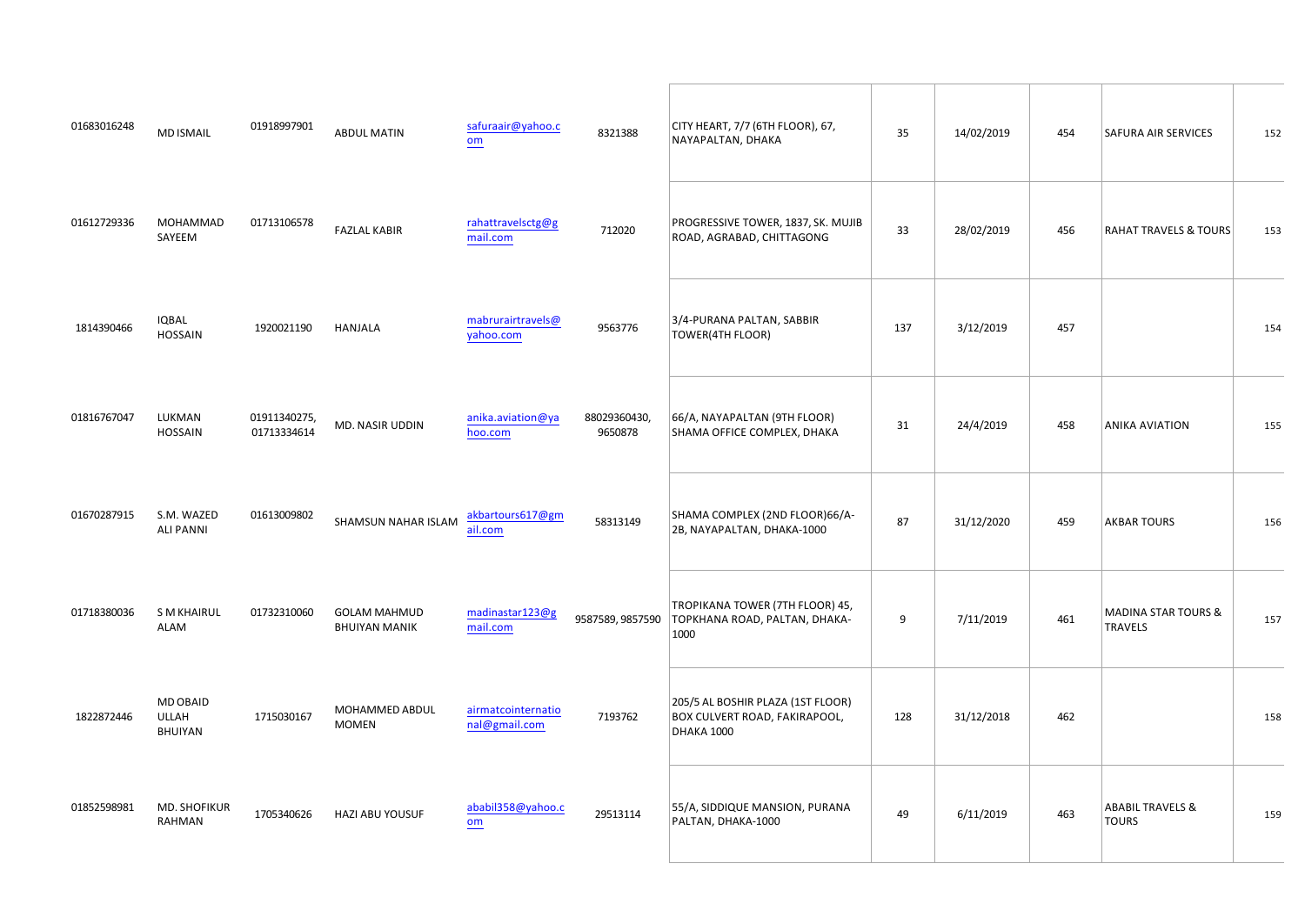|                                                                                      | $\begin{matrix} 0 & 0 \\ 0 & 0 \end{matrix}$      | % & $\frac{1}{2}$ %<br>$\frac{1}{2}$ #  | $\sim10^6$<br>$\frac{18}{2}$<br>$\pm 1$                                                                                                                                                                                                                                                                                                                                                                                                                              | $\%$<br>$% +$                                                                                | $\mathbf{I}$ | "#!<br>$\mathbf{1}$   | \$<br>$\%$            | $\#$                  |
|--------------------------------------------------------------------------------------|---------------------------------------------------|-----------------------------------------|----------------------------------------------------------------------------------------------------------------------------------------------------------------------------------------------------------------------------------------------------------------------------------------------------------------------------------------------------------------------------------------------------------------------------------------------------------------------|----------------------------------------------------------------------------------------------|--------------|-----------------------|-----------------------|-----------------------|
|                                                                                      | $% 3.81 = 0.1$<br>7612                            | # !# %501221/301:16;1-                  | $"$ #<br>$\overline{\phantom{a}}$                                                                                                                                                                                                                                                                                                                                                                                                                                    | $\mathbf{H}^{\prime}$ and $\mathbf{H}^{\prime}$<br>$\%$<br>$\mathsf{S}^{-1}$<br>$\mathbf{I}$ | $\#$         | $"$ ##                | $$ $ $$ $ $($         | $\#$                  |
| !#                                                                                   | $\%$<br>% %<br>$\%$                               | $10^{-10}\,$<br>$\%$                    | $\mathbf{u} \in \mathbb{R}^{n}$                                                                                                                                                                                                                                                                                                                                                                                                                                      | $\mathbf{u}$<br>$\#$ $\#$                                                                    | $\mathbf{u}$ | $"$ #                 | $\%$                  | $\#$                  |
| $\mathbf{u}$                                                                         | $\%$<br>% %<br>$\overline{(\ }$<br>$\sim$<br>$\%$ | $#$ #!<br>$\boldsymbol{\$}$             | $\pm$ $^{-1}$                                                                                                                                                                                                                                                                                                                                                                                                                                                        | $\%$<br>$\%$<br>$\#$                                                                         | $\mathbf{I}$ | $"$ #                 | $\sim$                | $\#$                  |
| $\ ^{n}1-1$                                                                          | $$ $                                              | $\vert 0 \vert = \vert 0 \vert$<br>%'%% | $\frac{1}{\sqrt{2}}\left( \frac{1}{\sqrt{2}}\right) \frac{1}{\sqrt{2}}\left( \frac{1}{\sqrt{2}}\right) \frac{1}{\sqrt{2}}\left( \frac{1}{\sqrt{2}}\right) \frac{1}{\sqrt{2}}\left( \frac{1}{\sqrt{2}}\right) \frac{1}{\sqrt{2}}\left( \frac{1}{\sqrt{2}}\right) \frac{1}{\sqrt{2}}\left( \frac{1}{\sqrt{2}}\right) \frac{1}{\sqrt{2}}\left( \frac{1}{\sqrt{2}}\right) \frac{1}{\sqrt{2}}\left( \frac{1}{\sqrt{2}}\right) \frac{1}{\sqrt{2}}\left$<br>$\pm 1$ $\pm 1$ | $^{\rm n}$ !<br>$\mathbf{I}$<br>$\mathbf{r}$<br>$\sim$                                       | $\mathbf{u}$ | " $#$                 | $\%$ $\quad$ $^*$     | $\#^{\shortparallel}$ |
| $\#$ ! "                                                                             | $\%$<br>$\%$ $\%$                                 | $\#$ $\#$ $\#$ "<br>$\%$<br>$\%$        |                                                                                                                                                                                                                                                                                                                                                                                                                                                                      | &<br>$\%$<br>$\#$                                                                            | $\#$         | $\mathbf{u}$<br>$\pm$ | $\%$<br>$\sim$ $\sim$ | $\#!$                 |
| $\begin{array}{cc} \texttt{""} & \texttt{""} & \texttt{\#}\ \texttt{\#} \end{array}$ | $\%$                                              | $%$ \$ \$<br>$\mathbf{u}$               | $\mathcal{P}=\mathcal{P}$ .                                                                                                                                                                                                                                                                                                                                                                                                                                          | $\%$ $\qquad$ $\$\quad,$                                                                     |              | $\mathbf{u}$          |                       | $\# \#$               |
| $\pm$ 1.                                                                             | $\mathcal{A}$<br>$\%$<br>$\%$                     | $\pm$<br>$\%$                           | $\sim 200$ M $_\odot$ M $_\odot$                                                                                                                                                                                                                                                                                                                                                                                                                                     | $\#$<br>$\#$                                                                                 | $\pm$ "      | $"$ #                 | $\%$ ' $\,$ $\,$ $\%$ | $\#$                  |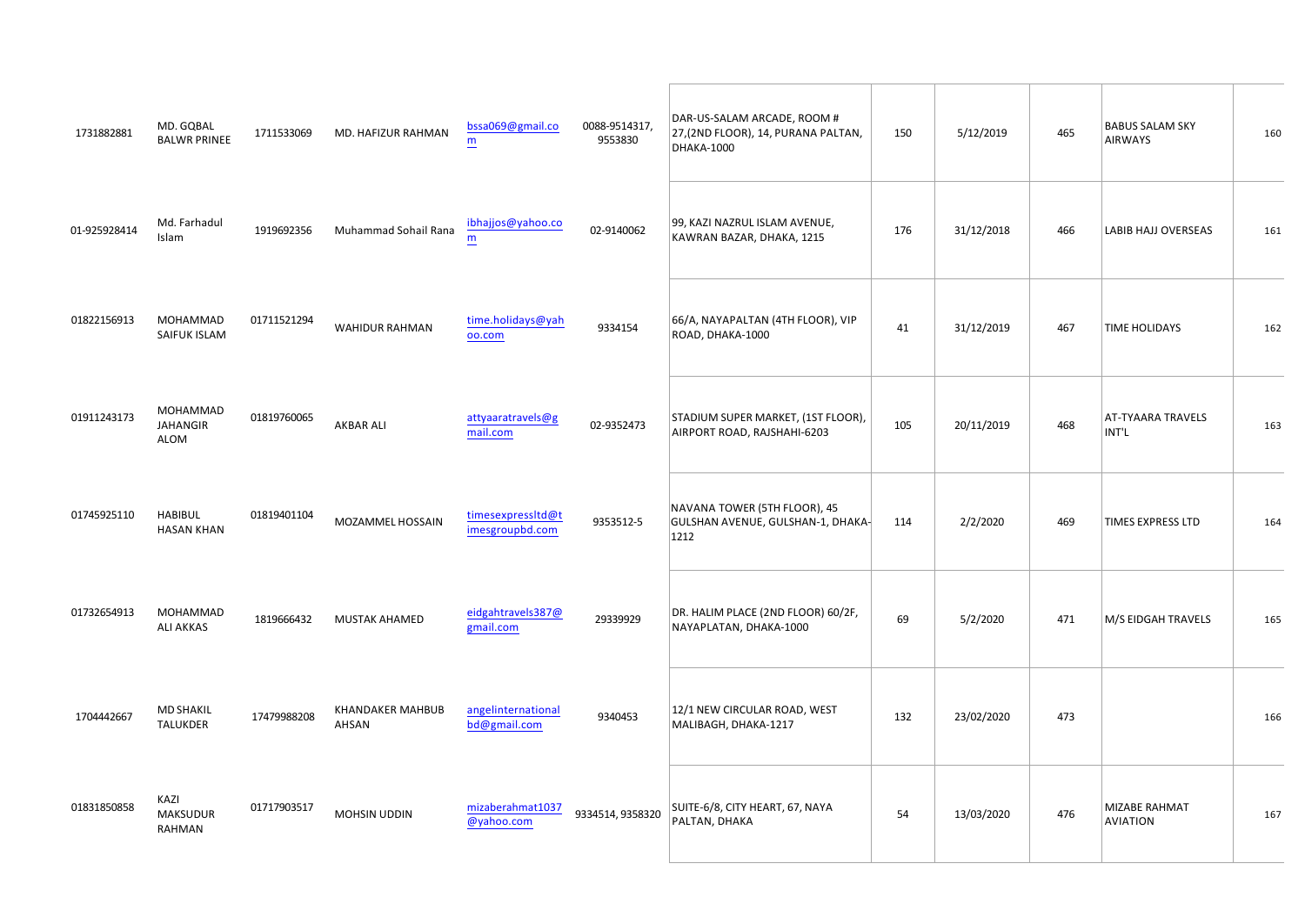| $\mathcal{P}=\mathcal{P}$ | % %% $\frac{6}{96}$     | "! # ! $\%$<br>% %              | #!                                                                   | $8\%$<br>$\%$                                                                        |                |                  | $\mathbf{u}$               | $\%$<br>$\sim$             | $\#$          |
|---------------------------|-------------------------|---------------------------------|----------------------------------------------------------------------|--------------------------------------------------------------------------------------|----------------|------------------|----------------------------|----------------------------|---------------|
| $\mathbf{u}$              | % %<br>%                | #!! % %% }                      | "!#                                                                  | & &                                                                                  |                | $\pm$            | $\mathbf{u}$               |                            | $\#$          |
| $\sim1$ "                 | $%$ &<br>$\%$           | %<br>$%$ % % %<br>$\rightarrow$ | $\frac{1}{2}$ #1                                                     | $\quad \  \  \, \$ \quad (\qquad ,$                                                  | $\mathbf{u}$ . | $#$ "            | $\mathbf{u}$               | $,$ (<br>$\sim 10^{11}$ km |               |
| $\pm 1$                   |                         |                                 | $\#$ $\#$ $\#$ "                                                     | $\mathbb{S}$ *                                                                       | $\pm$          | $\mathbf{H}$ .   | $\mathbf{u}$               | $\,$ %<br>$\blacksquare$   |               |
|                           | $!$ $\frac{1}{2}$ % & % |                                 | $\left  \cdot \right $ $\left  \cdot \right $ $\left  \cdot \right $ | $\sqrt[6]{3}$<br>$\mathbf{u}$<br>$\label{eq:1} \mathbf{u} = \mathbf{u} + \mathbf{v}$ |                | $\mathbf{u}$     | $\mathcal{P}(\mathcal{A})$ | $\omega_{\rm c}$           |               |
| $\mathbf{u}$ .            | $%$ &                   | # $% 8$ \$                      |                                                                      |                                                                                      | $\pm$          | $"$ $\quad$ $\#$ | $\mathbf{u}$               | $\overline{a}$             |               |
|                           | $\lambda$               | ! # # ! # "<br>\$ \$ %          | $\sim 10^{-10}$                                                      | #! & $8^*$ &<br>$\pmb{8}$                                                            | $\#$           | $\pm$            | $\mathbf{u}_\parallel$     |                            | $\mathfrak n$ |
|                           | % % % $\frac{9}{6}$     | $\#$<br>$\%$ $\%$               | $\frac{1}{\sqrt{2}}$                                                 | $\%$ $\%$<br>$\%$                                                                    | $\pm$          | $\sim 1$         | $\vert 0 \rangle$          |                            | $\sim 1$      |